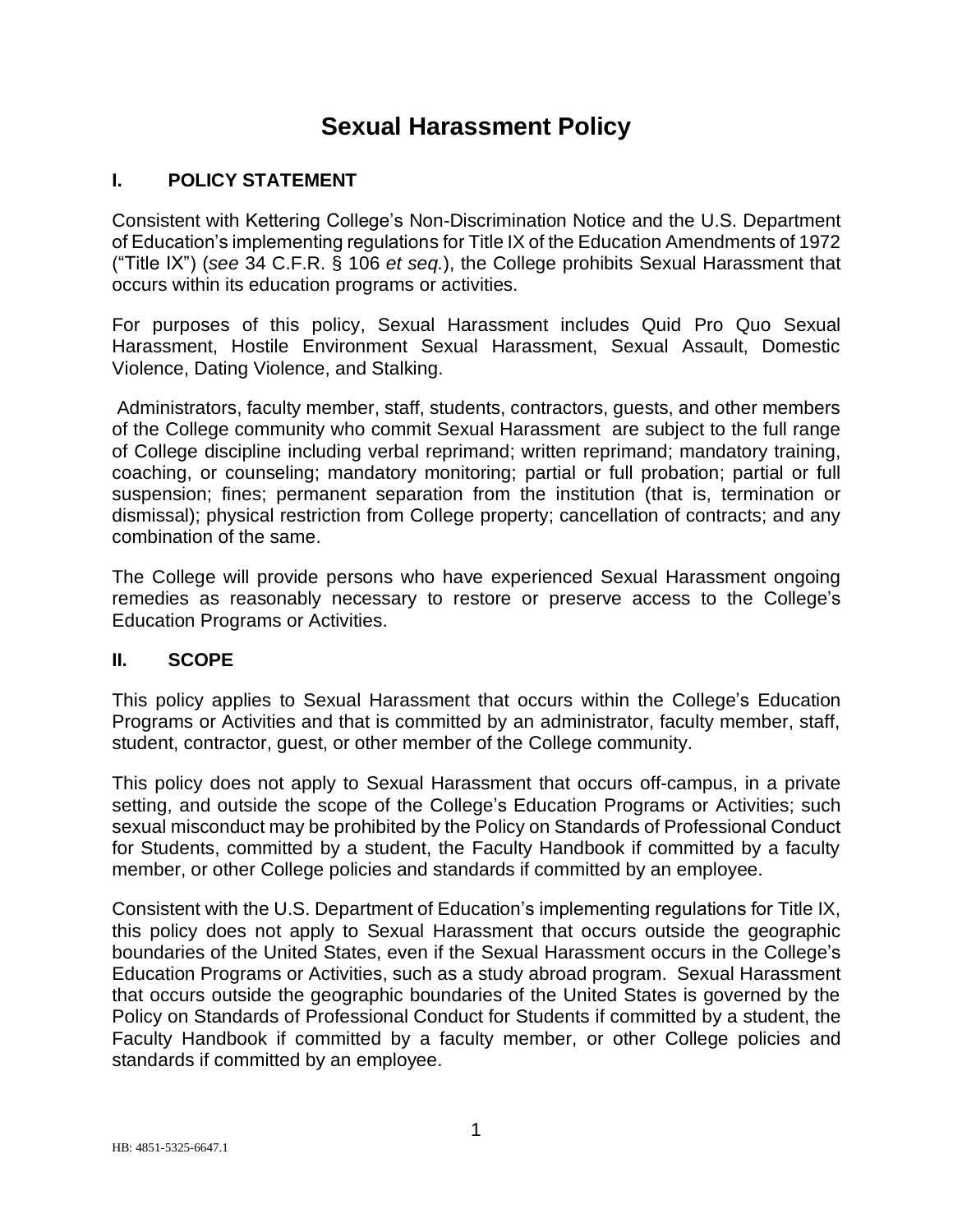#### **III. DEFINITIONS**

- **A.** "Sexual Harassment" is conduct on the basis of sex that constitutes Quid Pro Quo Sexual Harassment, Hostile Environment Sexual Harassment, Sexual Assault, Domestic Violence, Dating Violence, or Stalking.
- **B.** "Quid Pro Quo Sexual Harassment" is an employee of the College conditioning the provision of an aid, benefit, or service of the College on an individual's participation in unwelcome sexual contact.
- **C.** "Hostile Environment Sexual Harassment" is unwelcome conduct determined by a reasonable person to be so severe, pervasive, and objectively offensive that it effectively denies a person access to the College's Education Programs or Activities.
- **D.** "Sexual Assault" includes the sex offenses of Rape, Sodomy, Sexual Assault with an Object, Fondling, Incest, and Statutory Rape.<sup>1</sup>
	- **1.** "Rape" is the carnal knowledge of a person, without the consent of the victim, including instances where the victim is incapable of giving consent because of his/her age or because of his/her temporary or permanent mental or physical incapacity. There is "carnal knowledge" if there is the slightest penetration of the vagina or penis by the sexual organ of the other person. Attempted Rape is included.
	- **2.** "Sodomy" is oral or anal sexual intercourse with another person, without the consent of the victim, including instances where the victim is incapable of giving consent because of his/her age or because of his/her temporary or permanent mental or physical incapacity.
	- **3.** "Sexual Assault with an Object" is using an object or instrument to unlawfully penetrate, however slightly, the genital or anal opening of the body of another person, without the consent of the victim, including instances where the victim is incapable of giving consent because of his/her age or because of his/her temporary or permanent mental or physical incapacity. An "object" or "instrument" is anything used by the offender other than the offender's genitalia.
	- **4.** "Fondling" is the touching of the private body parts of another person for the purpose of sexual gratification, without the consent of the victim, including instances where the victim is incapable of giving

<sup>1</sup> The College's definition of "Sexual Assault" is mandated by federal regulations implementing Title IX of the Education Amendments of 1972. Those regulations require the College to adopt a definition of "Sexual Assault" that incorporates various forcible and non-forcible sex crimes as defined by the FBI's Uniform Crime Reporting System. See 34 C.F.R. § 106.30(a).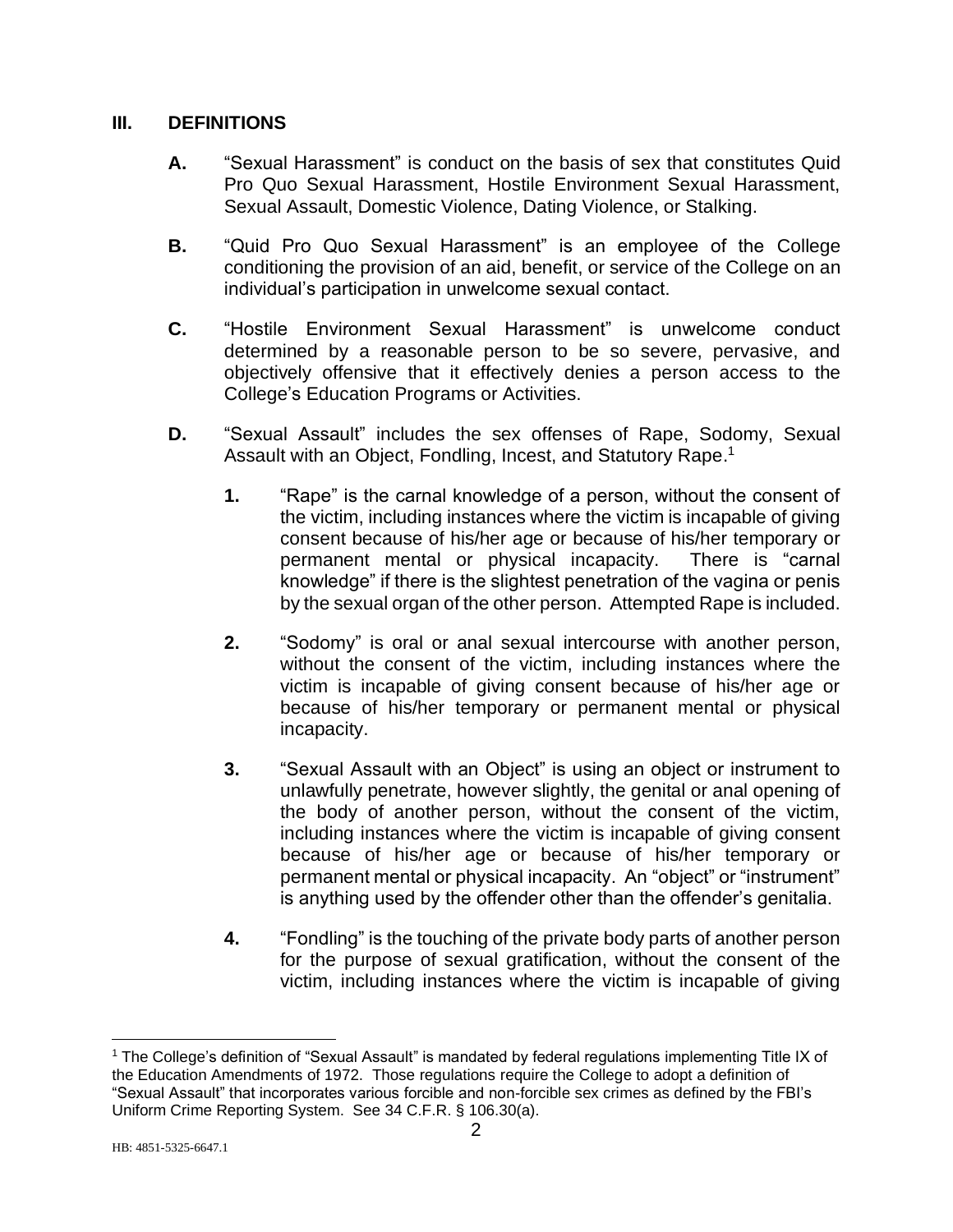consent because of his/her age or because of his/her temporary or permanent mental or physical incapacity.

- **5.** "Incest" is sexual intercourse between persons who are related to each other within the degrees wherein marriage is prohibited by Ohio law.
- **6.** "Statutory Rape" is sexual intercourse with a person who is under the statutory age of consent as defined by Ohio law.
- **E.** "Domestic Violence" is felony or misdemeanor crimes of violence committed by a current or former spouse or intimate partner of the victim, by a person with whom the victim shares a child in common, by a person who is cohabitating with or has cohabitated with the victim as a spouse or intimate partner, by a person similarly situated to a spouse of the victim under the domestic or family violence laws of Ohio, or by any other person against an adult or youth victim who is protected from that person's acts under the domestic or family violence laws of Ohio.
- **F.** "Dating Violence" is violence committed by a person
	- **1.** Who is or has been in a social relationship of a romantic or intimate nature with the victim; and
	- **2.** Where the existence of such a relationship will be determined based on a consideration of the following factors:
		- The length of the relationship;
		- The type of relationship; and
		- The frequency of interaction between the persons involved in the relationship.
- **G.** "Stalking" is engaging in a course of conduct directed at a specific person that would cause a reasonable person to:
	- Fear for their safety or the safety of others; or
	- Suffer substantial emotional distress.
- **H.** "Consent" refers to words or actions that a reasonable person in the perspective of the Respondent would understand as agreement to engage in the sexual conduct at issue. A person who is Incapacitated is not capable of giving Consent.
- **I.** "Coercion" is direct or implied threat of force, violence, danger, hardship, or retribution sufficient to persuade a reasonable person of ordinary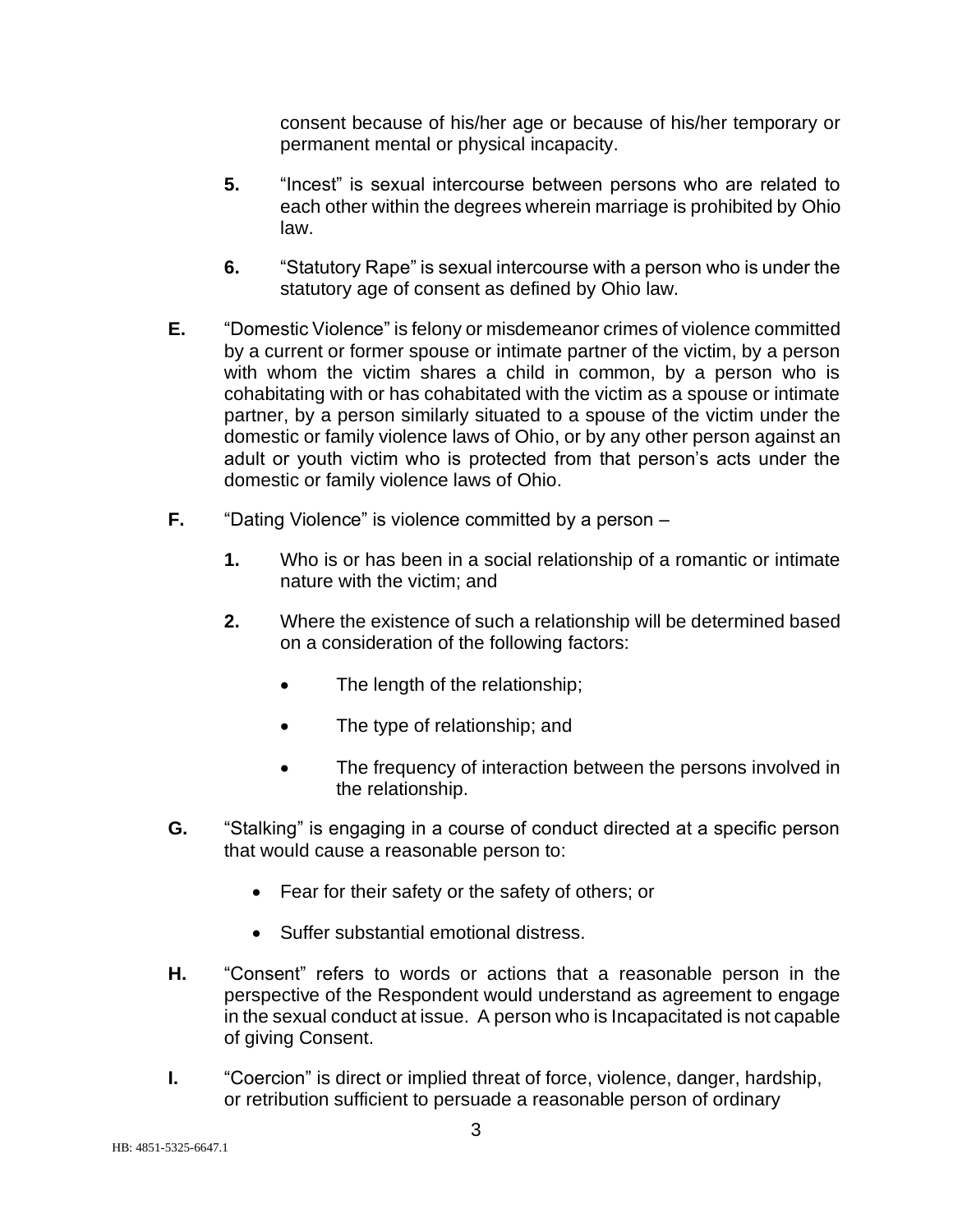susceptibility to perform an act which otherwise would not have been performed or acquiesce in an act to which one would otherwise not have submitted. Coercion can include unreasonable and sustained pressure for sexual activity. Coercive behavior differs from seductive behavior based on the type of pressure someone uses to get consent from another. A person's words or conduct cannot amount to Coercion for purposes of this policy unless they wrongfully impair the other's freedom of will and ability to choose whether or not to engage in sexual activity.

- **J.** "Incapacitated" refers to the state where a person does not appreciate the nature or fact of sexual activity due to the effect of drugs or alcohol consumption, medical condition or disability, or due to a state of unconsciousness or sleep.
- **K.** "Retaliation" is intimidation, threats, coercion, or discrimination against any individual for the purpose of interfering with any right or privilege secured by Title IX and its implementing regulations or because an individual has made a report or complaint, testified, assisted, or participated or refused to participate in any manner in an investigation, proceeding, or hearing under this policy.
- **L.** "Complainant" means an individual who is alleged to be the victim of conduct that could constitute Sexual Harassment.
- **M.** "Respondent" means an individual who has been reported to be the perpetrator of conduct that could constitute Sexual Harassment.
- **N.** "Formal Complaint" means a document filed by a Complainant or signed by the Title IX Coordinator alleging Sexual Harassment against a Respondent and requesting that the College investigate the allegation of Sexual Harassment in accordance with this policy. At the time of filing a Formal Complaint, a Complainant must be participating in or attempting to participate in the College's Education Programs or Activities. A "document filed by a Complainant" means a document or electronic submission (such as an email) that contains the Complainant's physical or electronic signature or otherwise indicates that the Complainant is the person filing the Complaint.
- **O.** "Supportive Measures" are non-disciplinary, non-punitive individualized services offered, as appropriate, and reasonably available, and without fee or charge, that are designed to restore or preserve equal access to the College's Education Programs or Activities without unreasonably burdening another party, including measures designed to protect the safety of all parties implicated by a report or the College's education environment, or to deter Sexual Harassment. Supportive measures may include: counseling, extensions of academic or other deadlines, course-related adjustments, modifications to work or class schedules, campus escort services, changes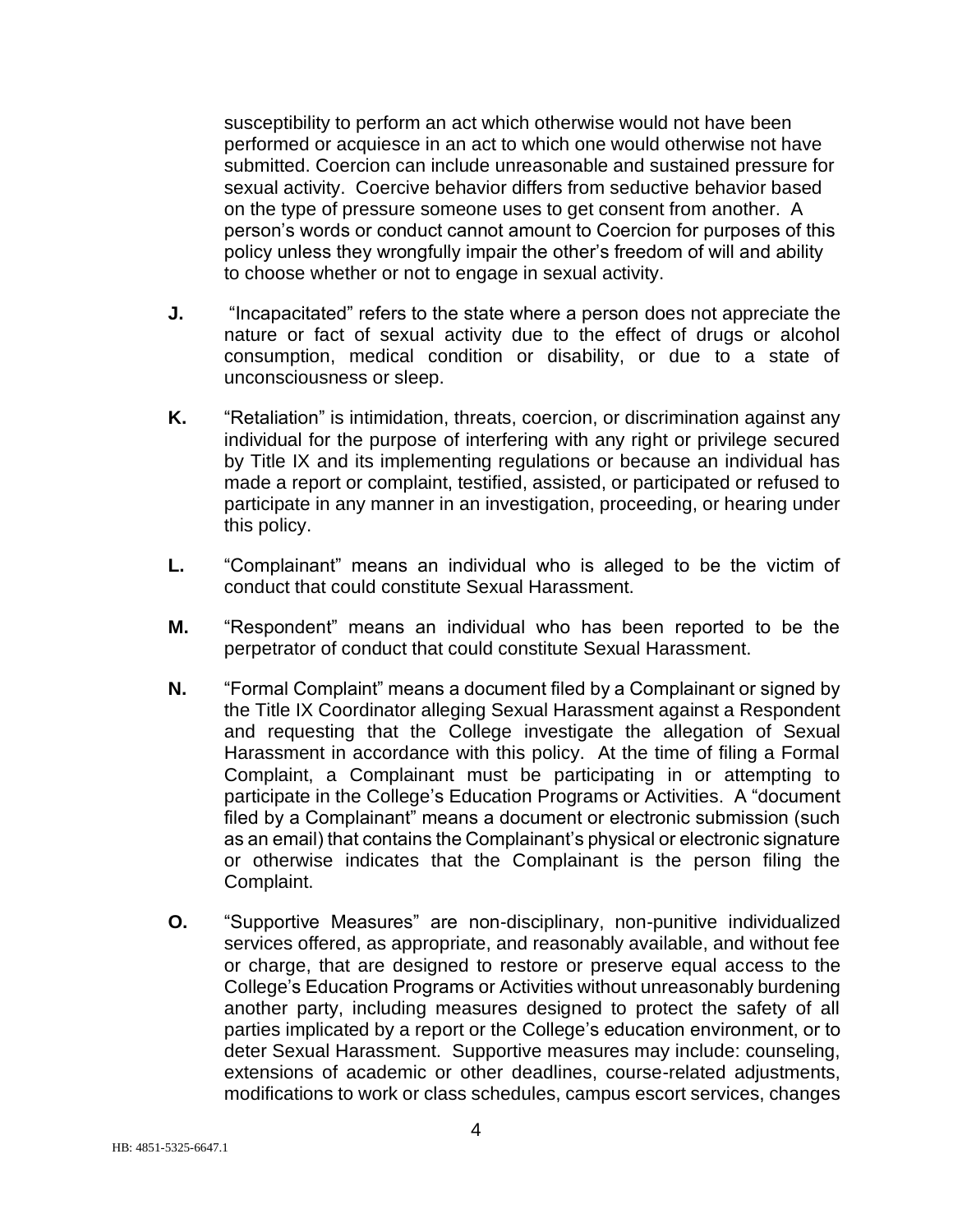in work or housing locations, leaves of absence, increased security and monitoring of certain areas of campus, and other similar measures. Supportive Measures may also include mutual restrictions on contact between the parties implicated by a report.

**P.** "Education Programs or Activities" refers to all the operations of the College, including, but not limited to, in-person and online educational instruction, employment, research activities, extracurricular activities, athletics, residence life, dining services, performances, and community engagement and outreach programs. The term applies to all activity that occurs on campus or on other property owned or occupied by the College. It also includes off-campus locations, events, or circumstances over which the College exercises substantial control over the Respondent and the context in which the Sexual Harassment occurs, including Sexual Harassment occurring in any building owned or controlled by a student organization that is officially **recognized by the College.**

#### **IV. UNDERSTANDING HOSTILE ENVIRONMENT SEXUAL HARASSMENT**

In determining whether a hostile environment exists, the College will consider the totality of circumstances, including factors such as the actual impact the conduct has had on the Complainant; the nature and severity of the conduct at issue; the frequency and duration of the conduct; the relationship between the parties (including accounting for whether one individual has power or authority over the other); the respective ages of the parties; the context in which the conduct occurred; and the number of persons affected. The College will evaluate the totality of circumstances from the perspective of a reasonable person in the Complainant's position. A person's adverse subjective reaction to conduct is not sufficient, in and of itself, to establish the existence of a hostile environment.

The College encourages members of the College Community to report any and all instances of Sexual Harassment, even if they are unsure whether the conduct rises to the level of a policy violation.

Some specific examples of conduct that may constitute Sexual Harassment if unwelcome include, but are not limited to:

- Unreasonable pressure for a dating, romantic, or intimate relationship or sexual contact
- Unwelcome kissing, hugging, or massaging
- Sexual innuendos, jokes, or humor
- Displaying sexual graffiti, pictures, videos, or posters
- Using sexually explicit profanity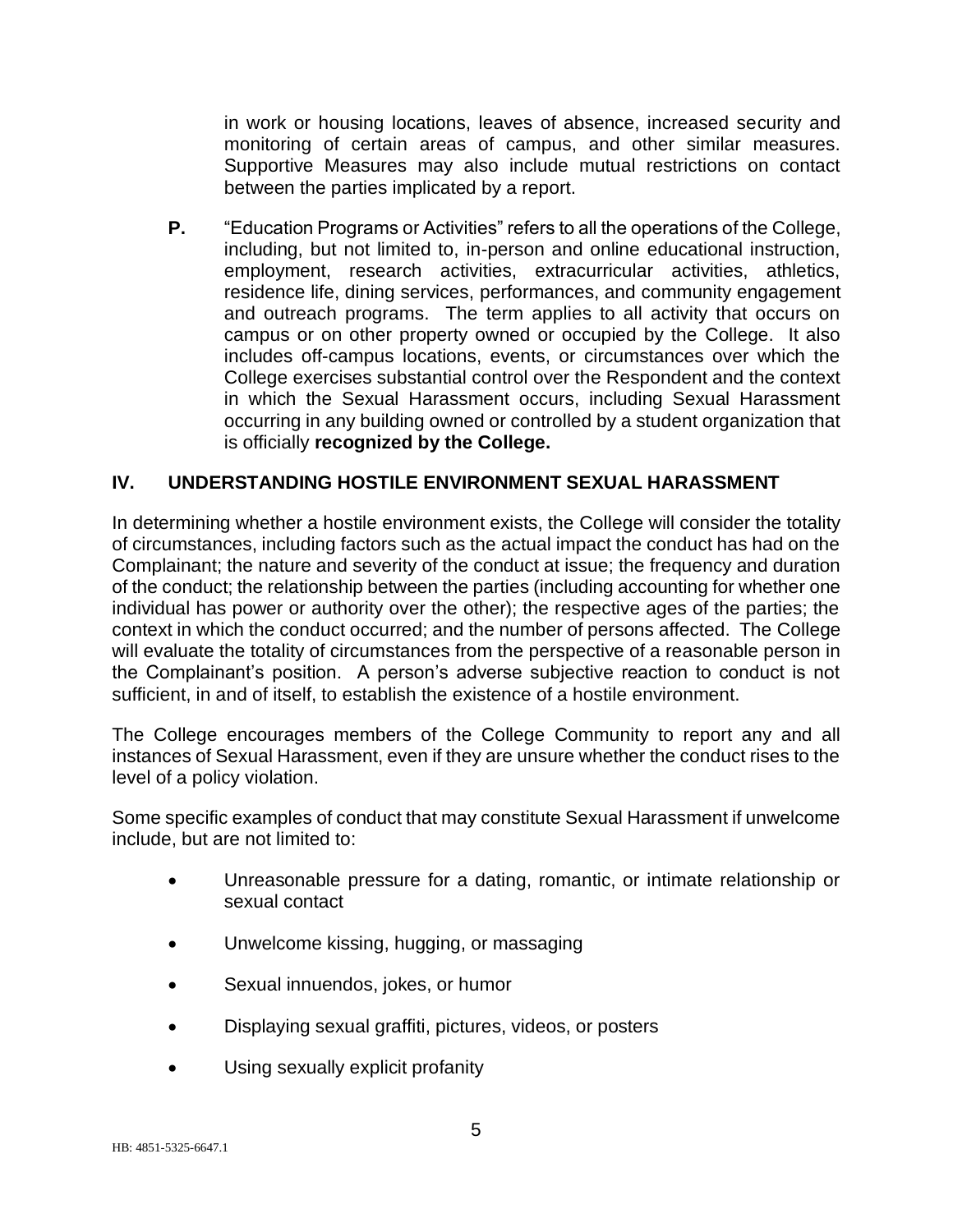- Asking about, or telling about, sexual fantasies, sexual preferences, or sexual activities
- E-mail, internet, or other electronic use that violates this policy
- Leering or staring at someone in a sexual way, such as staring at a person's breasts or groin
- Sending sexually explicit emails, text messages, or social media posts
- Commenting on a person's dress in a sexual manner
- Giving unwelcome personal gifts such as lingerie that suggest the desire for a romantic relationship
- Insulting, demeaning, or degrading another person based on gender or gender stereotypes

# **V. UNDERSTANDING CONSENT AND INCAPACITATION**

#### **A. Consent**

Lack of consent is a critical factor in determining whether Sexual Harassment has occurred. As defined above, consent is a mutual, voluntary, and informed agreement to participate in specific sexual acts with another person that is not achieved through unreasonable manipulation or coercion—or any kind of physical force or weapon—and requires having cognitive ability to agree to participate. Consent requires an outward demonstration, through mutually understandable words, conduct or action, indicating that an individual has freely chosen to engage in the specific sexual acts. A verbal "no" constitutes lack of consent, even if it sounds insincere or indecisive.

Impairment or incapacitation due to alcohol and/or drug use, permanent/ temporary psychological or physical disability, and being below the age of consent in the applicable jurisdiction are factors which detract from or make consent impossible. (Note: In Ohio, the minimum age of consent for purposes of Statutory Rape is age 16 and no one under 13 years of age is considered capable of consent.)

Silence or an absence of resistance does not imply consent, and consent to engage in sexual activity with one person does not imply consent to engage in sexual activity with another. Even in the context of an ongoing relationship, consent must be sought and freely given for each specific sexual act. Consent may be withdrawn at any time. When consent is withdrawn, sexual activity must immediately stop.

### **B. Incapacitation**

Incapacitation is a state where an individual cannot make an informed and rational decision to consent to engage in sexual contact because the individual lacks conscious knowledge of the nature of the act (e.g., to understand the "who, what, where, when, why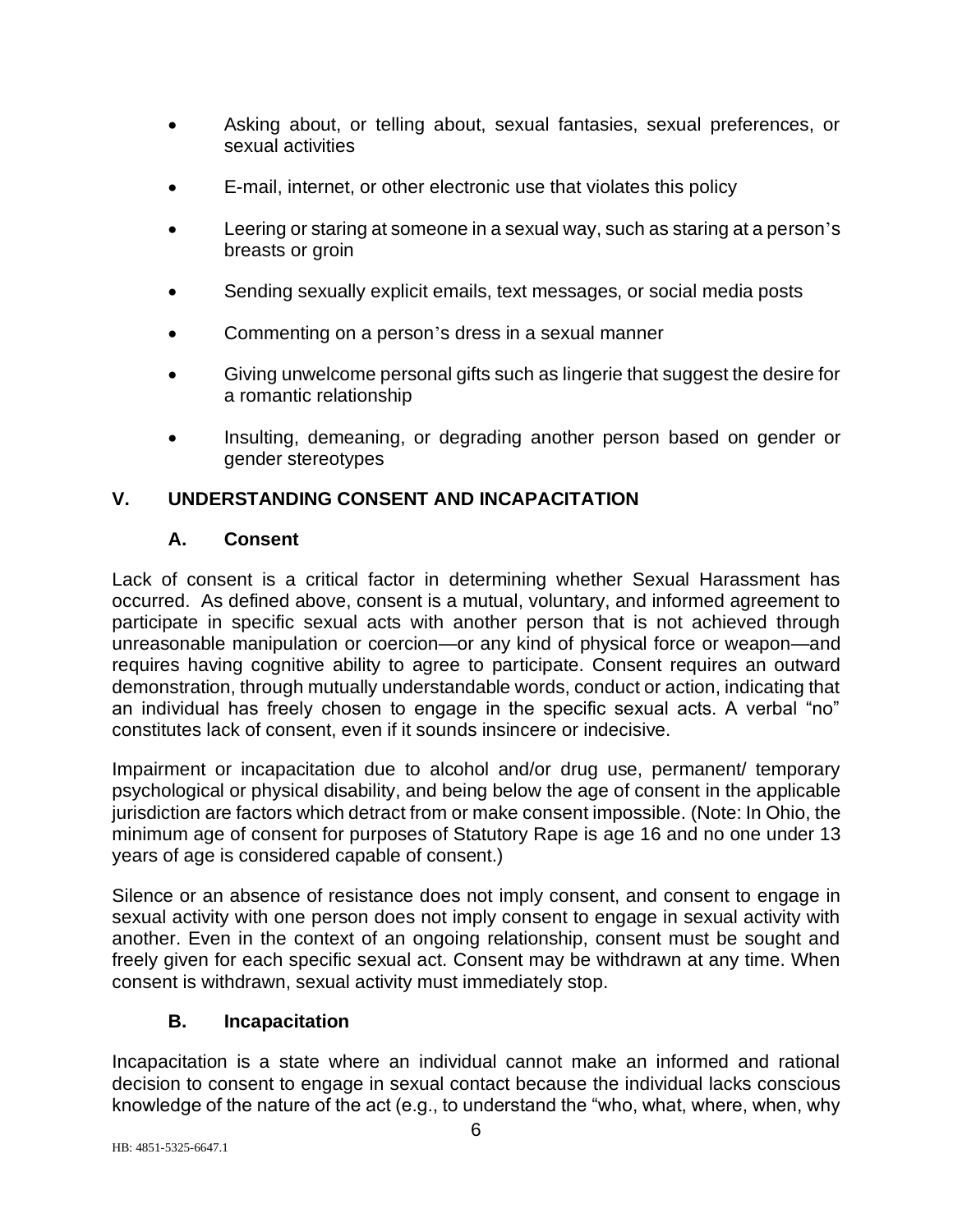or how" of the sexual interaction) and/or is physically or mentally helpless. An individual is also considered incapacitated, and therefore unable to give consent, when asleep, unconscious, or otherwise unaware that sexual contact is occurring.

Incapacitation can only be found when the Respondent knew or should have known that the Complainant was incapacitated when viewed from the position of a sober, reasonable person. One's own intoxication is not an excuse for failure to recognize another person's incapacitation.

Incapacitation may result from the use of alcohol and/or other drugs; however, consumption of alcohol of other drugs, inebriation, or intoxication alone are insufficient to establish incapacitation. Incapacitation is beyond mere drunkenness or intoxication. The impact of alcohol or drugs varies from person to person, and evaluating incapacitation requires an assessment of how consumption of alcohol and/or drugs impacts an individual's:

- Decision-making ability
- Awareness of consequences
- Ability to make informed judgments
- Capacity to appreciate the nature of circumstances of the act.

No single factor is determinative of incapacitation. Some common signs that someone may be incapacitated include slurred speech, confusion, shaky balance, stumbling or falling down, vomiting, and unconsciousness.

#### **VI. REPORTING SEXUAL HARASSMENT**

Any person may report Sexual Harassment to the Title IX Coordinator. Reports may be made in person, by regular mail, telephone, electronic mail, or by any other means that results in the Title IX Coordinator receiving the person's verbal or written report. In-person reports must be made during normal business hours, but reports can be made by regular mail, telephone, or electronic mail at any time, including outside normal business hours.

The name and contact information for the Title IX Coordinator is:

Bev Ervin PhD Director of Academic Support Services Title IX Coordinator Kettering College 937-395-8601 ext. 55646 Bev.ervin@kc.edu

In addition to reporting to the Title IX Coordinator, any person may report Sexual Harassment to any College employee with managerial authority over other employees, including cabinet members, deans, department heads, unit supervisors, and other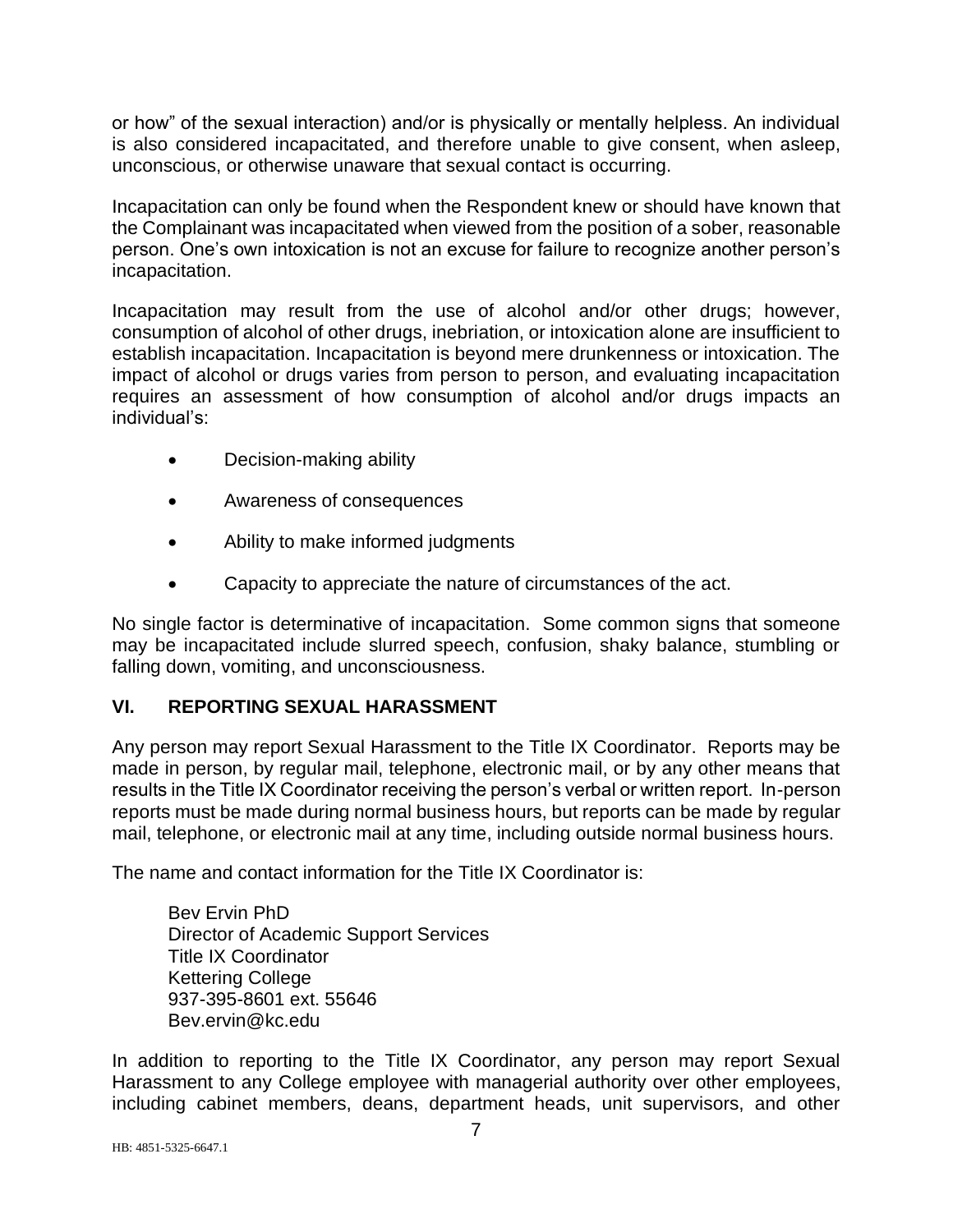managers (collectively "Reporting Officials") who must promptly forward such report of Sexual Harassment to the Title IX Coordinator.

College employees who are not Reporting Officials are encouraged, but are not required to, forward reports of Sexual Harassment to the Title IX Coordinator.

#### **VII. SPECIAL ADVICE FOR INDIVIDUALS REPORTING SEXUAL ASSAULT, DOMESTIC VIOLENCE, DATING VIOLENCE, OR STALKING**

If you believe you are the victim of Sexual Assault, Domestic Violence, or Dating Violence, get to safety and do everything possible to preserve evidence by making certain that the crime scene is not disturbed. Preservation of evidence may be necessary for proof of the crime or in obtaining a protection order. For those who believe that they are victims of Sexual Assault, Domestic Violence, or Dating Violence, the College recommends the following:

- Get to a safe place as soon as possible.
- Try to preserve all physical evidence of the crime—avoid bathing, using the toilet, rinsing one's mouth or changing clothes. If it is necessary, put all clothing that was worn at the time of the incident in a paper bag, not a plastic one.
- Do not launder or discard bedding or otherwise clean the area where the assault occurred- preserve for law enforcement
- Preserve all forms of electronic communication that occurred before, during, or after the assault
- Contact law enforcement by calling 911.
- Get medical attention all medical injuries are not immediately apparent. This will also help collect evidence that may be needed in case the individual decides to press charges. Local hospitals have evidence collection kits necessary for criminal prosecution should the victim wish to pursue charges. Take a full change of clothing, including shoes, for use after a medical examination.
- Contact a trusted person, such as a friend or family member for support.
- Talk with a professional licensed counselor, College chaplain, or health care provider who can help explain options, give information, and provide emotional support.
- Make a report to the Title IX Coordinator.
- Explore this policy and avenues for resolution under the Title IX Grievance Process.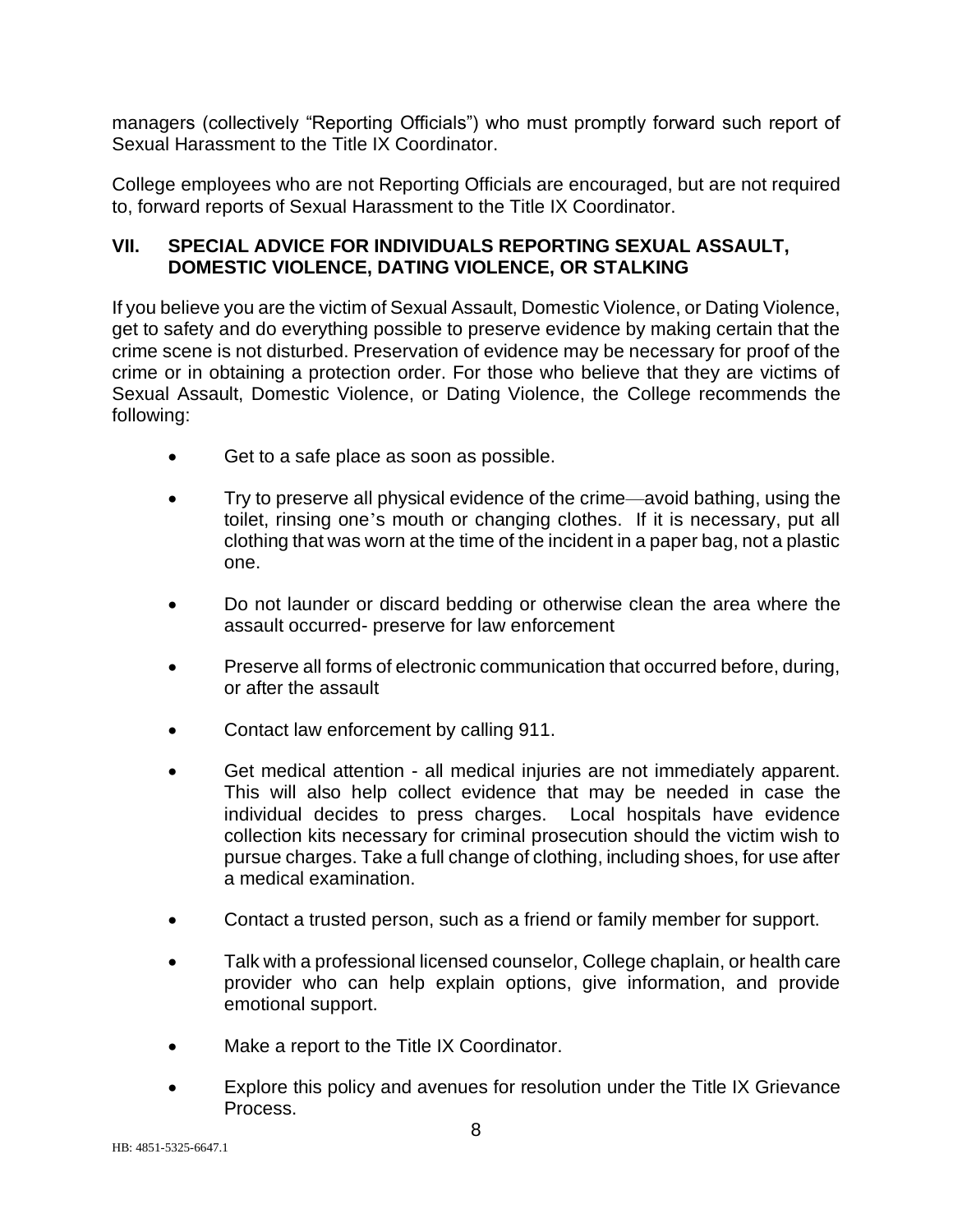It is also important to take steps to preserve evidence in cases of Stalking, to the extent such evidence exists. Such evidence is more likely to be in the form of letters, emails, text messages, electronic images, etc. rather than evidence of physical contact and violence. This type of non-physical evidence will also be useful in all types of Sexual Harassment investigations.

Once a report of Sexual Assault, Domestic Violence, Dating Violence, or Stalking is made, the victim has several options such as, but not limited to:

- obtaining Supportive Measures
- contacting parents or a relative
- seeking legal advice
- seeking personal counseling (always recommended)
- pursuing legal action against the perpetrator
- filing a Formal Complaint
- requesting that no further action be taken

Kettering Health Network Police can assist individuals in obtaining a personal protection order ("PPO").

### **VIII. AMNESTY**

The College recognizes that students who have consumed alcohol when they are not 21 years of age or who have been using illegal drugs may be hesitant to report sexual misconduct perpetrated against them or others. Therefore, the College will not take disciplinary action under its alcohol or drug policies against a student who discloses illegal alcohol or illegal drug use in the context of reporting sexual misconduct directed against them or another person. However, the College reserves the right to require counseling, education, or other preventative measures to help prevent alcohol or drug violations in the future. The College's commitment to amnesty in these situations does not prevent action by police or other legal authorities against an individual who has illegally consumed alcohol or drugs.

### **IX. PRELIMINARY ASSESSMENT**

After receiving a report under "Reporting Sexual Harassment," the Title IX Coordinator will conduct a preliminary assessment to determine: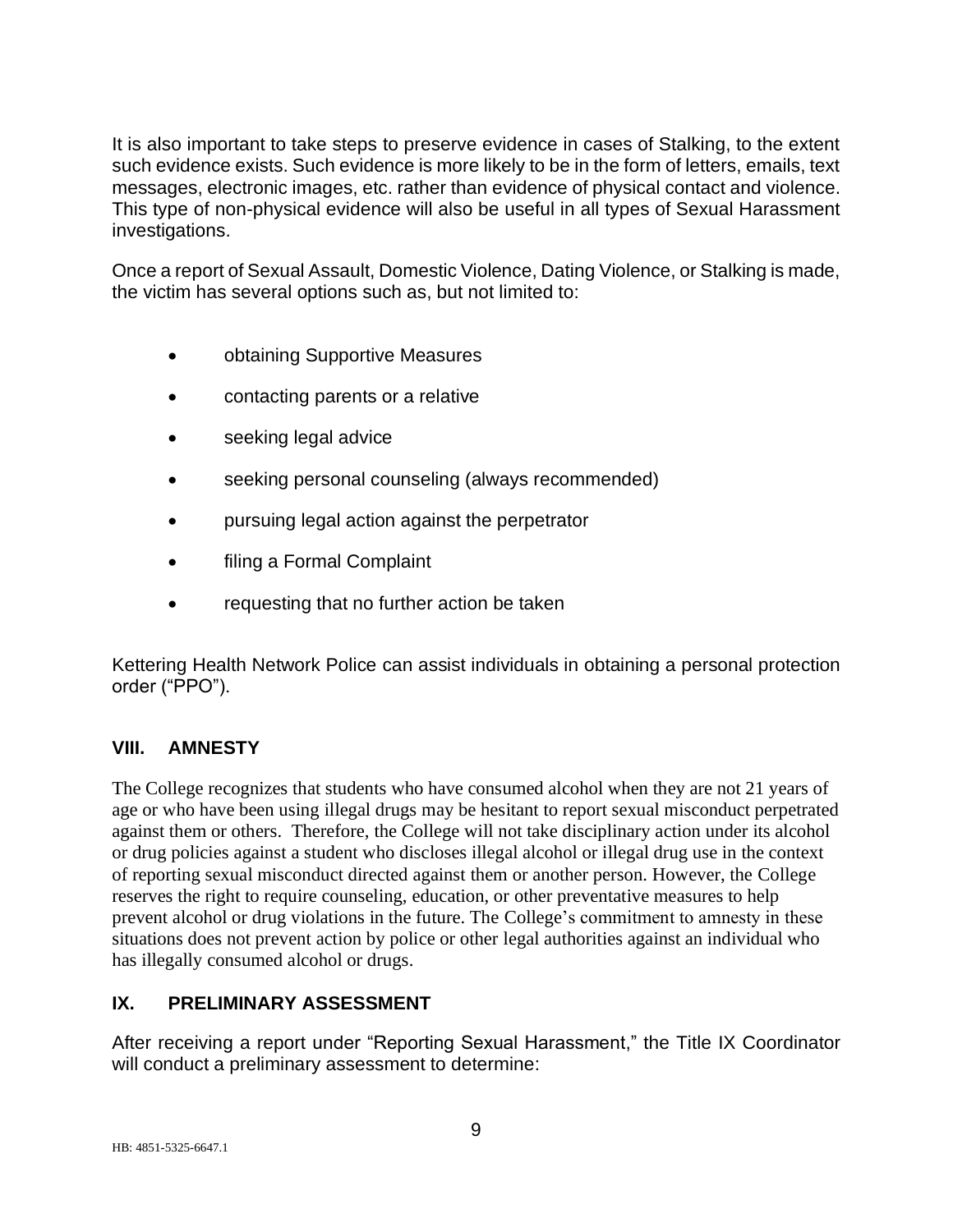- Whether the conduct, as reported, falls or could fall within the scope of this policy (see "Scope"); and
- Whether the conduct, as reported, constitutes or could constitute Sexual Harassment.

If the Title IX Coordinator determines that the conduct reported could not fall within the scope of the policy, and/or could not constitute Sexual Harassment, even if investigated, the Title Coordinator will close the matter and may notify the reporting party if doing so is consistent with the Family Educational Rights and Privacy Act ("FERPA"). The Title IX Coordinator may refer the report to other College offices, as appropriate.

If the Title IX Coordinator determines that the conduct reported could fall within the scope of the policy, and/or could constitute Sexual Harassment, if investigated, the Title IX Coordinator will proceed to contact the Complainant (see "Contacting the Complainant")

As part of the preliminary assessment, the Title IX Coordinator may take investigative steps to determine the identity of the Complainant, if it is not apparent from the report.

# **X. CONTACTING THE COMPLAINANT**

If a report is not closed as a result of the preliminary assessment (see "Preliminary Assessment") and the Complainant's identity is known, the Title IX Coordinator will promptly contact the Complainant to discuss the availability of Supportive Measures (see "Supportive Measures"); to discuss and consider the Complainant's wishes with respect to Supportive Measures; to inform the Complainant about the availability of Supportive Measures with or without filing a Formal Complaint; and to explain the process for filing and pursuing a Formal Complaint. The Complainant will also be provided options for filing complaints with the local police and information about resources that are available on campus and in the community.

### **XI. SUPPORTIVE MEASURES**

If a report is not closed as a result of the preliminary assessment (see "Preliminary Assessment"), the College will offer and make available Supportive Measures to the Complainant regardless of whether the Complainant elects to file a Formal Complaint.

Contemporaneously with the Respondent being notified of a Formal Complaint, the Title IX Coordinator will notify the Respondent of the availability of Supportive Measures for the Respondent, and the College will offer and make available Supportive Measures to the Respondent in the same manner in which it offers and makes them available to the Complainant. The College will also offer and make available Supportive Measures to the Respondent prior to the Respondent being notified of a Formal Complaint, if the Respondent requests such measures.

The College will maintain the confidentiality of Supportive Measures provided to either a Complainant or Respondent, to the extent that maintaining such confidentiality does not impair the College's ability to provide the Supportive Measures in question.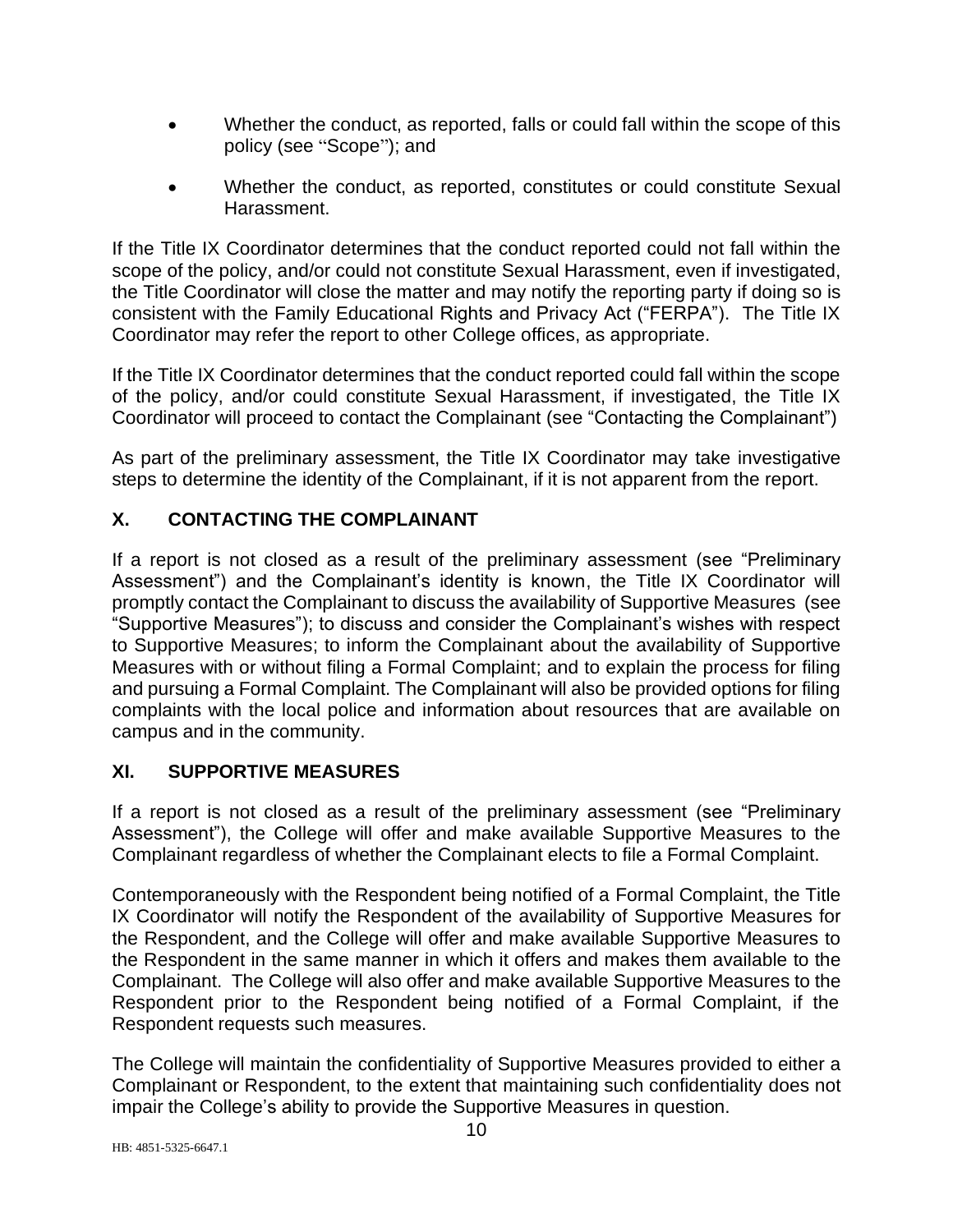#### **XII. INTERIM REMOVAL**

At any time after receiving a report of Sexual Harassment, the Title IX Coordinator may remove a student Respondent from one or more of the College's Education Programs or Activities on an temporary basis if an individualized safety and risk analysis determines that an immediate threat to the physical health or safety of any student or other individual arising from the allegations of Sexual Harassment justifies removal. In the event the Title IX Coordinator imposes an interim removal, the Title IX Coordinator must offer to meet with the Respondent within twenty-four hours and provide the Respondent an opportunity to challenge the interim removal.

In the case of a Respondent who is a non-student employee (administrator, faculty, or staff), and in its discretion, the College may place the Respondent on administrative leave at any time after receiving a report of Sexual Harassment, including during the pendency of the investigation and adjudication process (see "Investigation" and "Adjudication").

For all other Respondents, including independent contractors and guests, the College retains broad discretion to prohibit such persons from entering onto its campus and other properties at any time, and for any reason, whether after receiving a report of Sexual Harassment or otherwise.

### **XIII. FORMAL COMPLAINT**

A Complainant may file a Formal Complaint with the Title IX Coordinator requesting that the College investigate and adjudicate a report of Sexual Harassment in accordance with the provisions "Investigation" and "Adjudication." Provided, however, that at the time the Complainant submits a Formal Complaint, the Complainant must be participating in, or attempting to participate in, one or more of the College's Education Programs or Activities.

A Complainant may file a Formal Complaint with the Title IX Coordinator in person, by regular mail, or by email using the contact information specified in "Reporting Sexual Harassment." No person may submit a Formal Complaint on the Complainant's behalf.

In any case, including a case where a Complainant elects not to file a Formal Complaint, the Title IX Coordinator may file a Formal Complaint on behalf of the College if doing so is not clearly unreasonable. Such action will normally be taken in limited circumstances involving serious or repeated conduct or where the alleged perpetrator may pose a continuing threat to the College Community. Factors the Title IX Coordinator may consider include (but are not limited to): (a) was a weapon involved in the incident; (b) were multiple assailants involved in the incident; (c) is the accused a repeat offender; and (d) does the incident create a risk of occurring again.

If the Complainant or the Title IX Coordinator files a Formal Complaint, then the College will commence an investigation as specified in "Reporting Sexual Harassment" and proceed to adjudicate the matter as specified in "Adjudication," below. In all cases where a Formal Complaint is filed, the Complainant will be treated as a party, irrespective of the party's level of participation.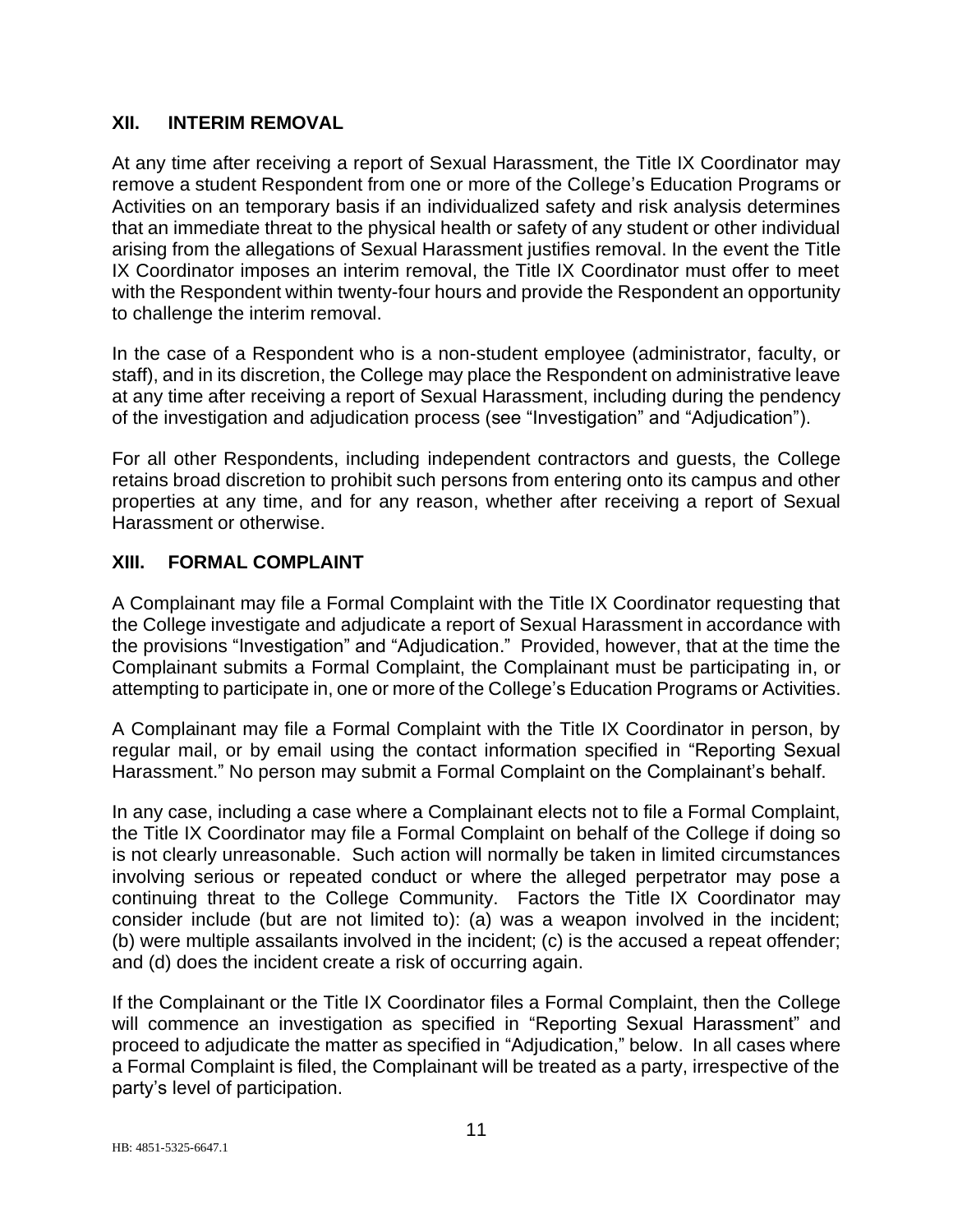In a case where the Title IX Coordinator files a Formal Complaint, the Title IX Coordinator will not act as a Complainant or otherwise as a party for purposes of the investigation and adjudication processes.

# **XIV. CONSOLIDATION OF FORMAL COMPLAINTS**

The College may consolidate Formal Complaints as to allegations of Sexual Harassment against more than one Respondent, or by more than one Complainant against one or more Respondents, or by one party against the other party, where the allegations of Sexual Harassment arise out of the same facts or circumstances. Where the investigation and adjudication process involve more than one Complainant or more than one Respondent, references in this policy to the singular "party," "Complainant," or "Respondent" include the plural, as applicable. A Formal Complaint of Retaliation may be consolidated with a Formal Complaint of Sexual Harassment.

# **XV. DISMISSAL PRIOR TO COMMENCEMENT OF INVESTIGATION**

In a case where the Complainant files a Formal Complaint, the Title IX Coordinator will evaluate the Formal Complaint and must dismiss it if the Title IX Coordinator determines:

- The conduct alleged in the Formal Complaint would not constitute Sexual Harassment, even if proved; or
- The conduct alleged in the Formal Complaint falls outside the scope of the policy specified in "Scope" (that is, because the alleged conduct did not occur in the College's Education Programs or Activities and/or the alleged conduct occurred outside the geographic boundaries of the United States).

In the event the Title IX Coordinator determines the Formal Complaint should be dismissed pursuant to this Section, the Title IX Coordinator will provide written notice of dismissal to the parties and advise them of their right to appeal as specified in "Appeal." The Title IX Coordinator may refer the subject matter of the Formal Complaint to other College offices, as appropriate. A dismissal pursuant to this Section is presumptively a final determination for purposes of this policy, unless otherwise specified in writing by the Title IX Coordinator in the written notice of dismissal.

### **XVI. NOTICE OF FORMAL COMPLAINT**

Within five (5) days of the Title IX Coordinator receiving a Formal Complaint, the Title IX Coordinator will transmit a written notice to the Complainant and Respondent that includes:

- A physical copy of this policy or a hyperlink to this policy;
- Sufficient details known at the time so that the parties may prepare for an initial interview with the investigator, to include the identities of the parties involved in the incident (if known), the conduct allegedly constituting Sexual Harassment, and the date and location of the alleged incident (if known);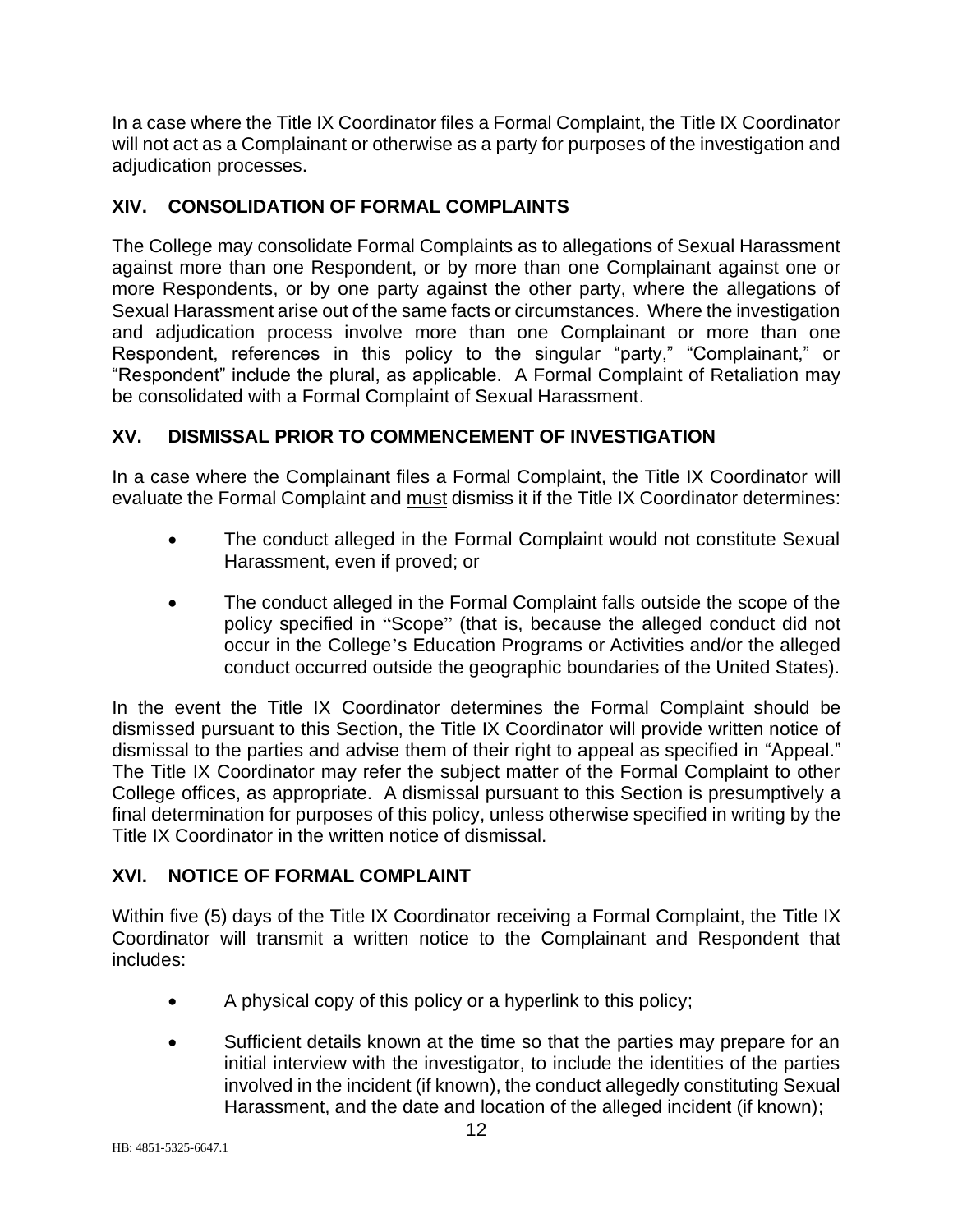- A statement that the Respondent is presumed not responsible for the alleged Sexual Harassment and that a determination of responsibility will not be made until the conclusion of the adjudication and any appeal;
- Notifying the Complainant and Respondent of their right to be accompanied by an advisor of their choice, as specified in "Advisor of Choice."
- Notifying the Complainant and Respondent of their right to inspect and review evidence as specified in "Access to Evidence."
- Notifying the Complainant and Respondent of the College's prohibitions on retaliation and false statements specified in Sections "Bad Faith Complaints and False Information" and "Retaliation."
- Information about resources that are available on campus and in the community.

Should the College elect, at any point, to investigate allegations that are materially beyond the scope of the initial written notice, the College will provide a supplemental written notice describing the additional allegations to be investigated.

# **XVII. INVESTIGATION**

# **A. Commencement and Timing**

After the written notice of Formal Complaint is transmitted to the parties, an investigator selected by the Title IX Coordinator will undertake an investigation to gather evidence relevant to the alleged misconduct, including inculpatory and exculpatory evidence. The burden of gathering evidence sufficient to reach a determination in the adjudication lies with the College and not with the parties. The investigation will culminate in a written investigation report, specified in "Investigation Report," that will be submitted to the adjudicator during the selected adjudication process. Although the length of each investigation may vary depending on the totality of the circumstances, the College strives to complete each investigation within thirty (30) to forty-five (45) days of the transmittal of the written notice of Formal Complaint.

### **B. Equal Opportunity**

During the investigation, the investigator will provide an equal opportunity for the parties to be interviewed, to present witnesses (including fact and expert witnesses), and to present other inculpatory and exculpatory evidence. Notwithstanding the foregoing, the investigator retains discretion to limit the number of witness interviews the investigator conducts if the investigator finds that testimony would be unreasonably cumulative, if the witnesses are offered solely as character references and do not have information relevant to the allegations at issue, or if the witnesses are offered to render testimony that is categorically inadmissible, such as testimony concerning sexual history of the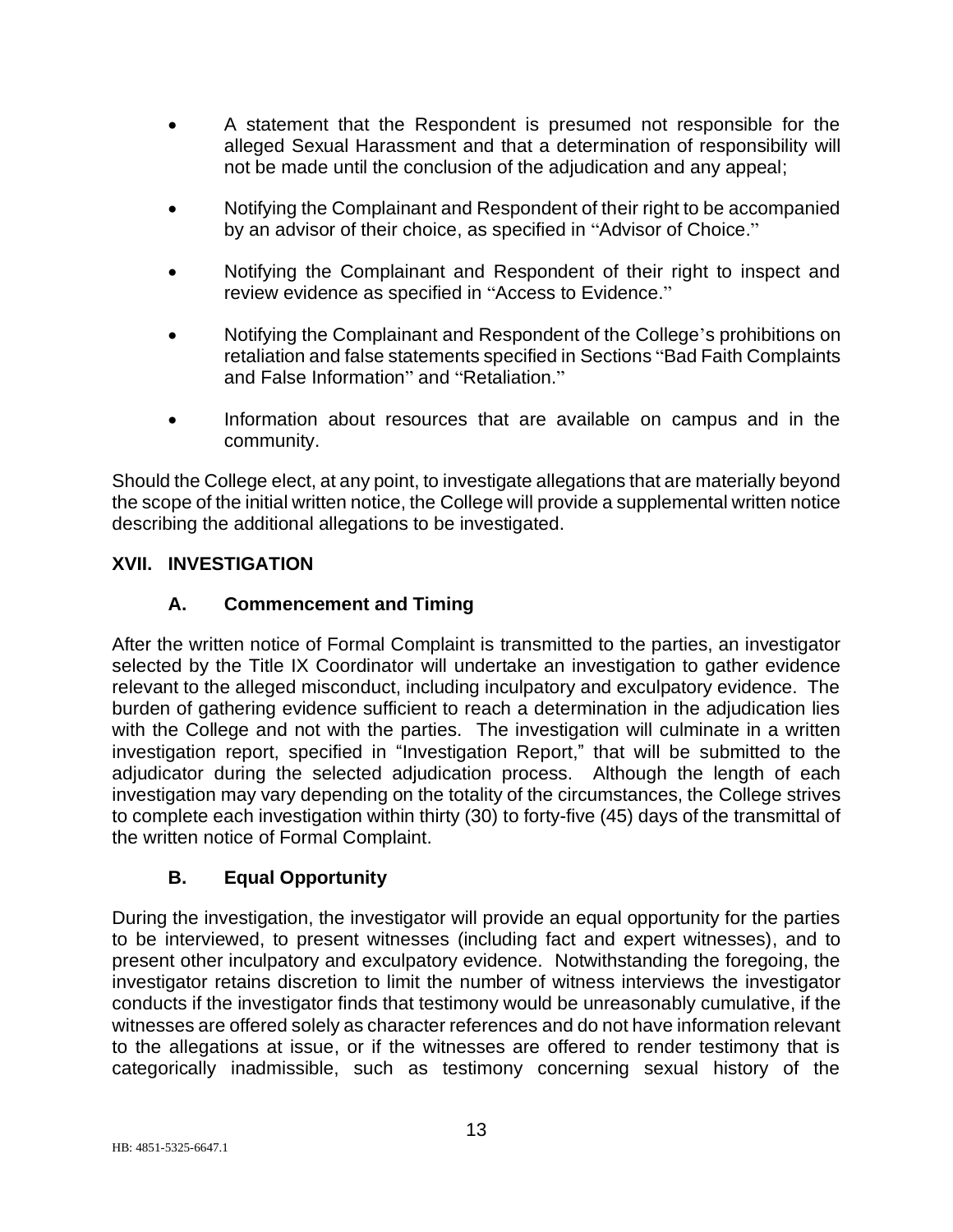Complainant, as specified in "Sexual History." The investigator will not restrict the ability of the parties to gather and present relevant evidence on their own.

The investigation is a party's opportunity to present testimonial and other evidence that the party believes is relevant to resolution of the allegations in the Formal Complaint. A party that is aware of and has a reasonable opportunity to present particular evidence and/or identify particular witnesses during the investigation, and elects not to, will be prohibited from introducing any such evidence during the adjudication absent a showing of mistake, inadvertence, surprise, or excusable neglect.

# **C. Documentation of Investigation**

The investigator will take reasonable steps to ensure the investigation is documented. Interviews of the parties and witnesses may be documented by the investigator's notes, audio recorded, video recorded, or transcribed. The particular method utilized to record the interviews of parties and witnesses will be determined by the investigator in the investigator's sole discretion, although whatever method is chosen shall be used consistently throughout a particular investigation.

# **D. Access to the Evidence**

At the conclusion of the evidence-gathering phase of the investigation, but prior to the completion of the investigation report, the Investigating Officer will transmit to each party and their advisor, in either electronic or hard copy form, all evidence obtained as part of the investigation that is directly related to the allegations raised in the Formal Complaint, including evidence the College may choose not to rely on at any hearing and inculpatory or exculpatory evidence whether obtained from a party or some other source. Thereafter, the parties will have ten (10) days in which to submit to the investigator a written response, which the investigator will consider prior to completing the investigation report.

The parties and their advisors are permitted to review the evidence solely for the purposes of this grievance process and may not duplicate or disseminate the evidence to the public.

# **E. Investigation Report**

After the period for the parties to provide any written response as specified "Access to Evidence" has expired, the investigator will complete a written investigation report that fairly summarizes the various steps taken during the investigation, summarizes the relevant evidence collected, lists material facts on which the parties agree, and lists material facts on which the parties do not agree. When the investigation report is complete, the investigator will transmit a copy to the Title IX Coordinator. The investigator will also transmit the investigation report to each party and their advisor, in either electronic or hard copy form.

# **XVIII. ADJUDICATION PROCESS SELECTION**

After the investigator has sent the investigation report to the parties, the Title IX Coordinator will transmit to each party a notice advising the party of the two different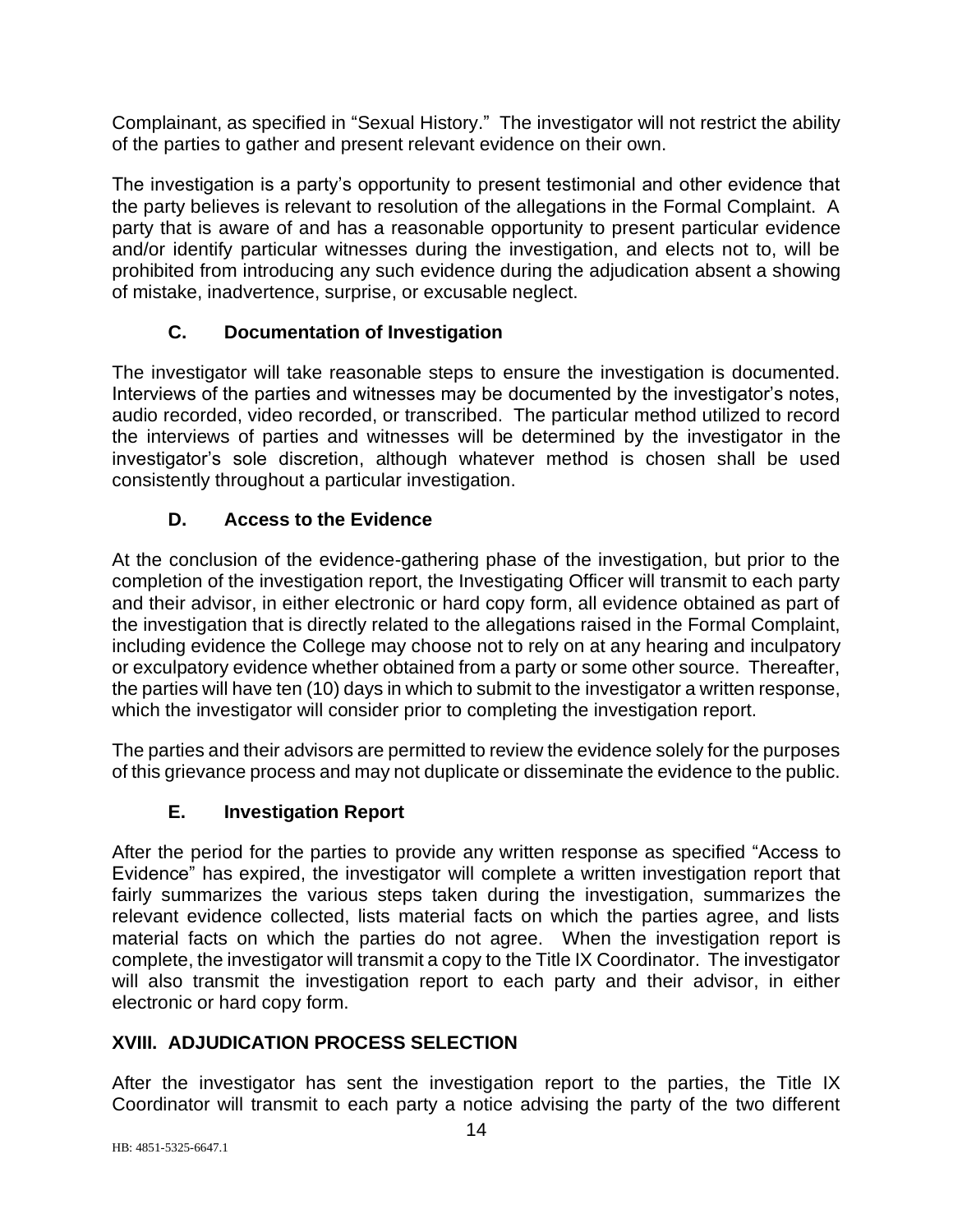adjudication processes specified in "Adjudication." The notice will explain that the hearing process specified in "Hearing Process" is the default process for adjudicating all Formal Complaints and will be utilized unless both parties voluntarily consent to administrative adjudication as specified in "Administrative Adjudication (Optional)" as a form of informal resolution. The notice will be accompanied by a written consent to administrative adjudication and will advise each party that, if both parties execute the written consent to administrative adjudication, then the administrative adjudication process will be used in in lieu of the hearing process. Parties are urged to carefully review this policy (including the entirety of "Adjudication"), consult with their advisor, and consult with other persons as they deem appropriate (including an attorney) prior to consenting to administrative adjudication.

Each party will have three (3) days from transmittal of the notice specified in this Section to return the signed written consent form to the Title IX Coordinator. If either party does not timely return the signed written consent, that party will be deemed not to have consented to administrative adjudication and the Formal Complaint will be adjudicated pursuant to the hearing process.

# **XIX. ADJUDICATION**

### **A. Hearing Process**

The default process for adjudicating Formal Complaints is the hearing process specified in this Section ("Hearing Process"). The hearing process will be used to adjudicate all Formal Complaints unless both parties timely consent to administrative adjudication as specified in "Adjudication Process Selection."

### **1. Hearing Officer**

After selection of the hearing process as the form of administrative adjudication, the Title IX Coordinator will promptly appoint a hearing officer who will oversee the hearing process and render a determination of responsibility for the allegations in the Formal Complaint, at the conclusion of the hearing process. The Title IX Coordinator will see that the hearing officer is provided a copy of the investigation report and a copy of all evidence transmitted to the parties by the investigator as specified in "Access to Evidence."

# **2. Hearing Notice and Response to the Investigation Report**

After the hearing officer is appointed by the Title IX Coordinator, the hearing officer will promptly transmit written notice to the parties notifying the parties of the hearing officer's appointment; setting a deadline for the parties to submit any written response to the investigation report; setting a date for the pre-hearing conference; setting a date and time for the hearing; and providing a copy of the College's Hearing Procedures. Neither the pre-hearing conference, nor the hearing itself, may be held any earlier than ten (10) days from the date of transmittal of the written notice specified in this Section ("Hearing Notice and Response to the Investigation Report").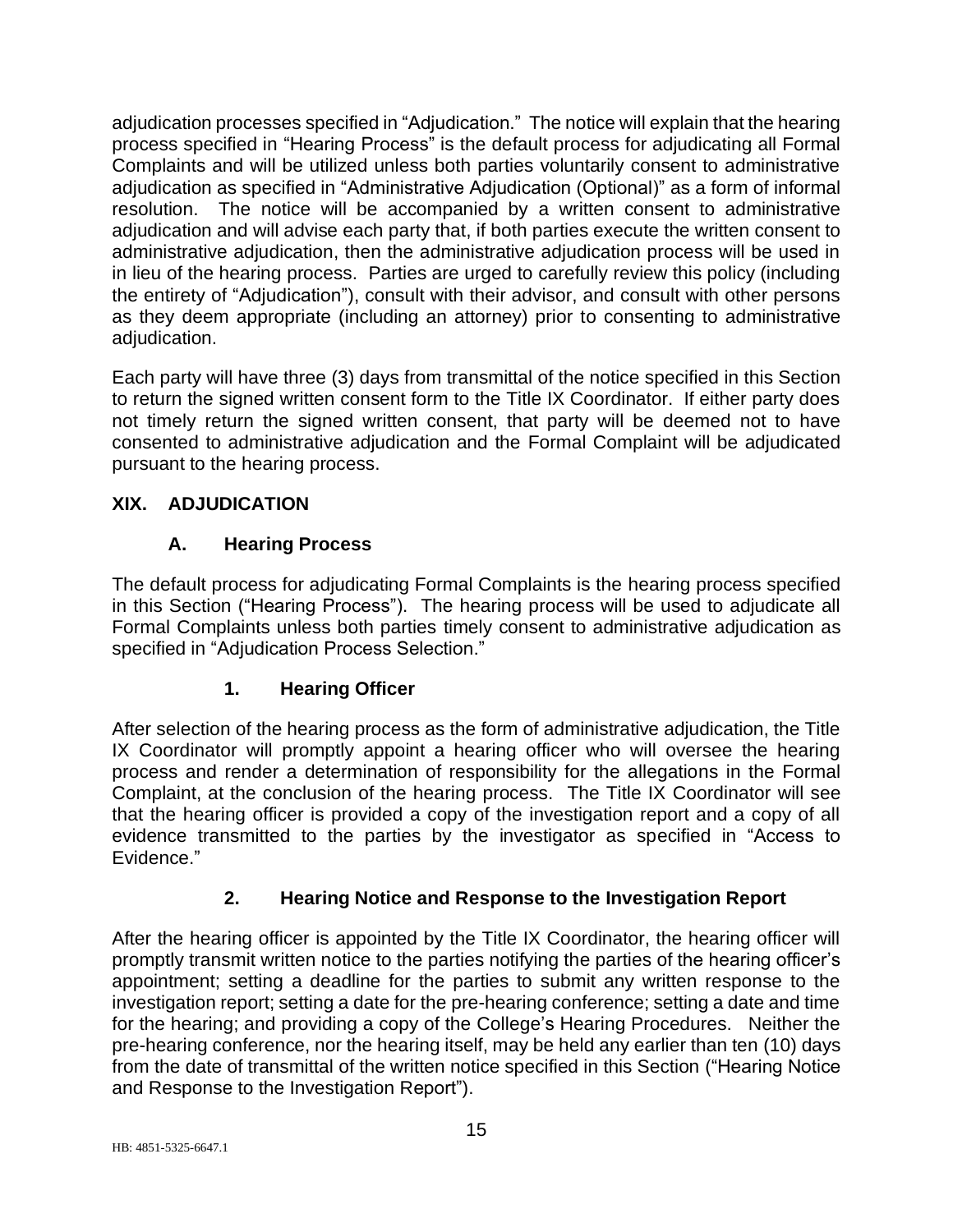A party's written response to the investigation report must include:

- To the extent the party disagrees with the investigation report, any argument or commentary regarding such disagreement;
- Any argument that evidence should be categorically excluded from consideration at the hearing based on privilege, relevancy, the prohibition on the use of sexual history specified in "Sexual History," or for any other reason;
- A list of any witnesses that the party contends should be requested to attend the hearing pursuant to an attendance notice issued by the hearing officer;
- A list of any witnesses that the party intends to bring to the hearing without an attendance notice issued by the hearing officer;
- Any objection that the party has to the College's Hearing Procedures;
- Any request that the parties be separated physically during the pre-hearing conference and/or hearing;
- Any other accommodations that the party seeks with respect to the prehearing conference and/or hearing;
- The name and contact information of the advisor who will accompany the party at the pre-hearing conference and hearing;
- If the party does not have an advisor who will accompany the party at the hearing, a request that the College provide an advisor for purposes of conducting questioning as specified in "Hearing."

A party's written response to the investigation report may also include:

- Argument regarding whether any of the allegations in the Formal Complaint are supported by a preponderance of the evidence; and
- Argument regarding whether any of the allegations in the Formal Complaint constitute Sexual Harassment.

# **3. Pre-Hearing Conference**

Prior to the hearing, the hearing officer will conduct a pre-hearing conference with the parties and their advisors. The pre-hearing conference will be conducted live, with simultaneous and contemporaneous participation by the parties and their advisors. By default, the pre-hearing conference will be conducted with the hearing officer, the parties, the advisors, and other necessary College personnel together in the same physical location. However, upon request of either party, the parties will be separated into different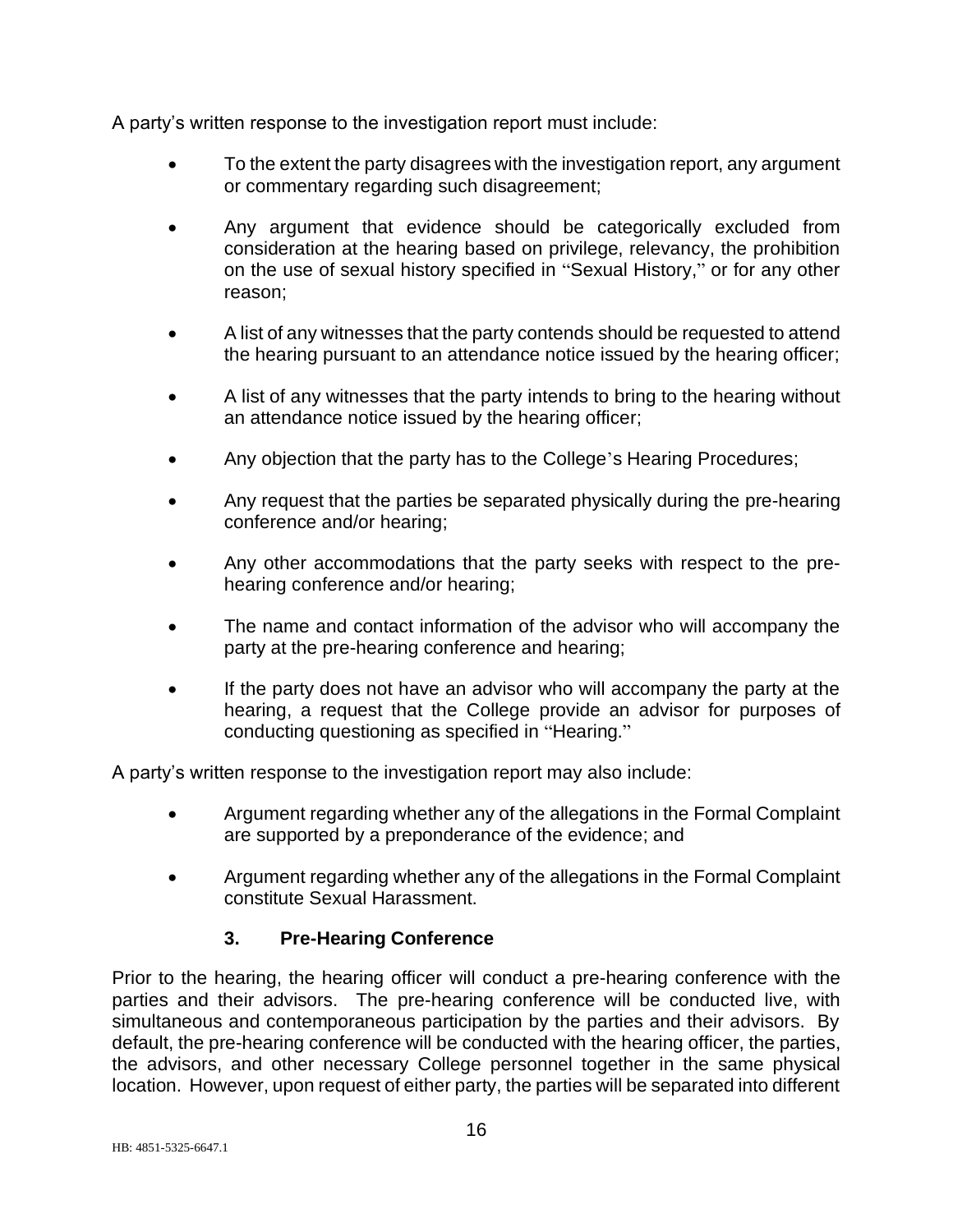rooms with technology enabling the parties to participate simultaneously and contemporaneously by video and audio.

In the hearing officer's discretion, the pre-hearing conference may be conducted virtually, by use of video and audio technology, where all participants participate simultaneously and contemporaneously by use of such technology.

During the pre-hearing conference, the hearing officer will discuss the hearing procedures with the parties; address matters raised in the parties' written responses to the investigation report, as the hearing officer deems appropriate; discuss whether any stipulations may be made to expedite the hearing; discuss the witnesses the parties have requested be served with notices of attendance and/or witnesses the parties plan to bring to the hearing without a notice of attendance; and resolve any other matters that the hearing officer determines, in the hearing officer's discretion, should be resolved before the hearing.

# **4. Issuance of Notices of Attendance**

After the pre-hearing conference, the hearing officer will transmit notices of attendance to any College employee (including administrator, faculty, or staff) or student whose attendance is requested at the hearing as a witness. The notice will advise the subject of the specified date and time of the hearing and advise the subject to contact the hearing officer immediately if there is a material and unavoidable conflict.

The subject of an attendance notice should notify any manager, faculty member, coach, or other supervisor, as necessary, if attendance at the hearing will conflict with job duties, classes, or other obligations. All such managers, faculty members, coaches, and other supervisors are required to excuse the subject of the obligation, or provide some other accommodation, so that the subject may attend the hearing as specified in the notice.

The College will not issue a notice of attendance to any witness who is not an employee or a student.

### **5. Hearing**

After the pre-hearing conference, the hearing officer will convene and conduct a hearing pursuant to the College's Hearing Procedures. The hearing will be audio recorded. The audio recording will be made available to the parties for inspection and review on reasonable notice, including for use in preparing any subsequent appeal.

The hearing will be conducted live, with simultaneous and contemporaneous participation by the parties and their advisors. By default, the hearing will be conducted with the hearing officer, the parties, the advisors, witnesses, and other necessary College personnel together in the same physical location. However, upon request of either party, the parties will be separated into different rooms with technology enabling the parties to participate simultaneously and contemporaneously by video and audio.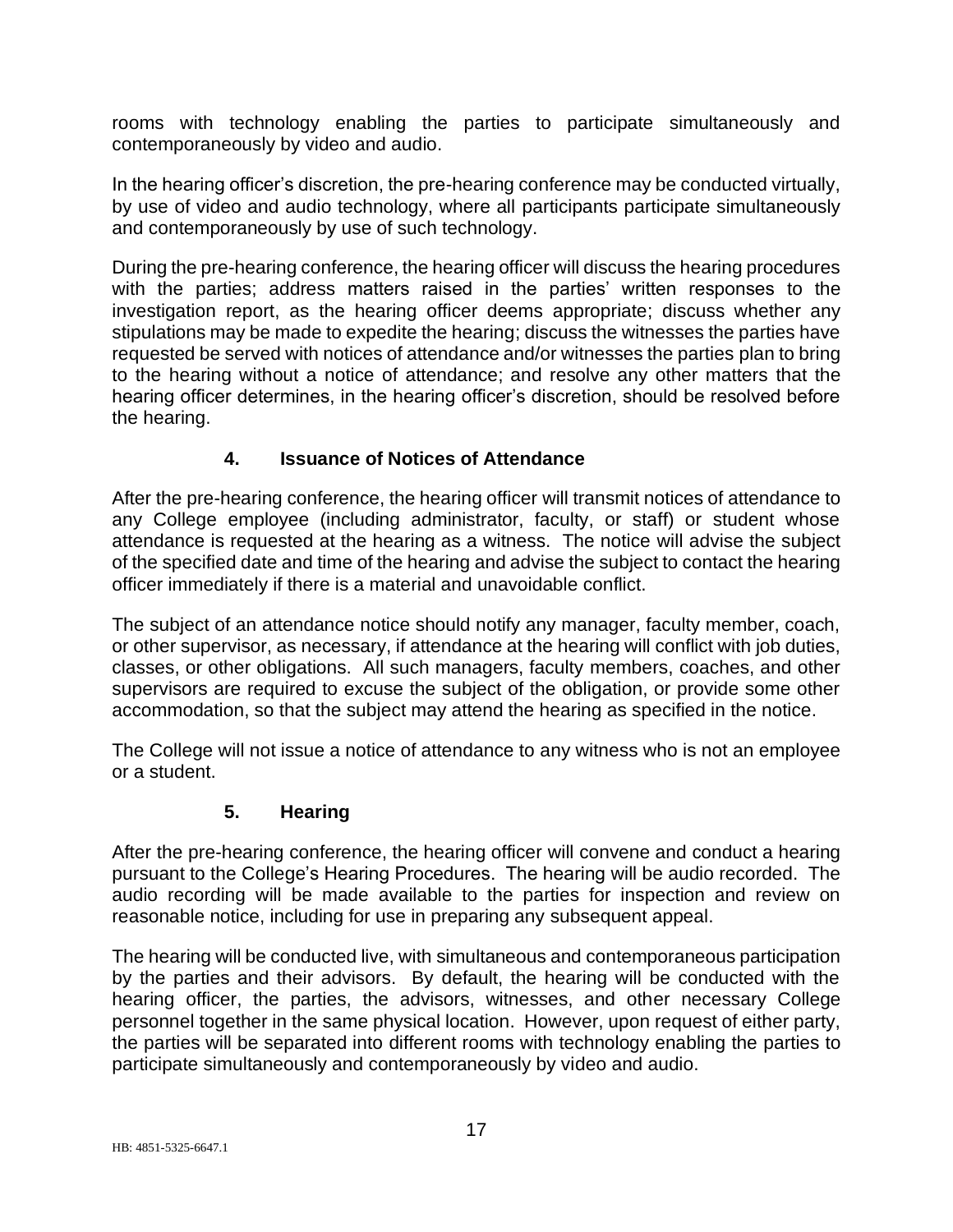In the hearing officer's discretion, the hearing may be conducted virtually, by use of video and audio technology, where all participants participate simultaneously and contemporaneously by use of such technology.

While the Hearing Procedures and rulings from the hearing officer will govern the particulars of the hearing, each hearing will include, at a minimum:

- Opportunity for each party to address the hearing officer directly and to respond to questions posed by the hearing officer;
- Opportunity for each party's advisor to ask directly, orally, and in real time, relevant questions, and follow up questions, of the other party and any witnesses, including questions that support or challenge credibility;
- Opportunity for each party to raise contemporaneous objections to testimonial or non-testimonial evidence and to have such objections ruled on by the hearing officer and a reason for the ruling provided;
- Opportunity for each party to submit evidence that the party did not present during the investigation due to mistake, inadvertence, surprise, or excusable neglect;
- Opportunity for each party to make a brief closing argument.

Except as otherwise permitted by the hearing officer, the hearing will be closed to all persons except the parties, their advisors, the investigator, the hearing officer, the Title IX Coordinator, and other necessary College personnel. With the exception of the investigator and the parties, witnesses will be sequestered until such time as their testimony is complete.

During the hearing, the parties and their advisors will have access to the investigation report and evidence that was transmitted to them pursuant to "Access to Evidence."

While a party has the right to attend and participate in the hearing with an advisor, a party and/or advisor who materially and repeatedly violates the rules of the hearing in such a way as to be materially disruptive, may be barred from further participation and/or have their participation limited, as the case may be, in the discretion of the hearing officer.

Subject to the minimum requirements specified in this Section ("Hearing"), the hearing officer will have sole discretion to determine the manner and particulars of any given hearing, including with respect to the length of the hearing, the order of the hearing, and questions of admissibility. The hearing officer will independently and contemporaneously screen questions for relevance in addition to resolving any contemporaneous objections raised by the parties and will explain the rational for any evidentiary rulings.

The hearing is not a formal judicial proceeding and strict rules of evidence do not apply. The hearing officer will have discretion to modify the Hearing Procedures, when good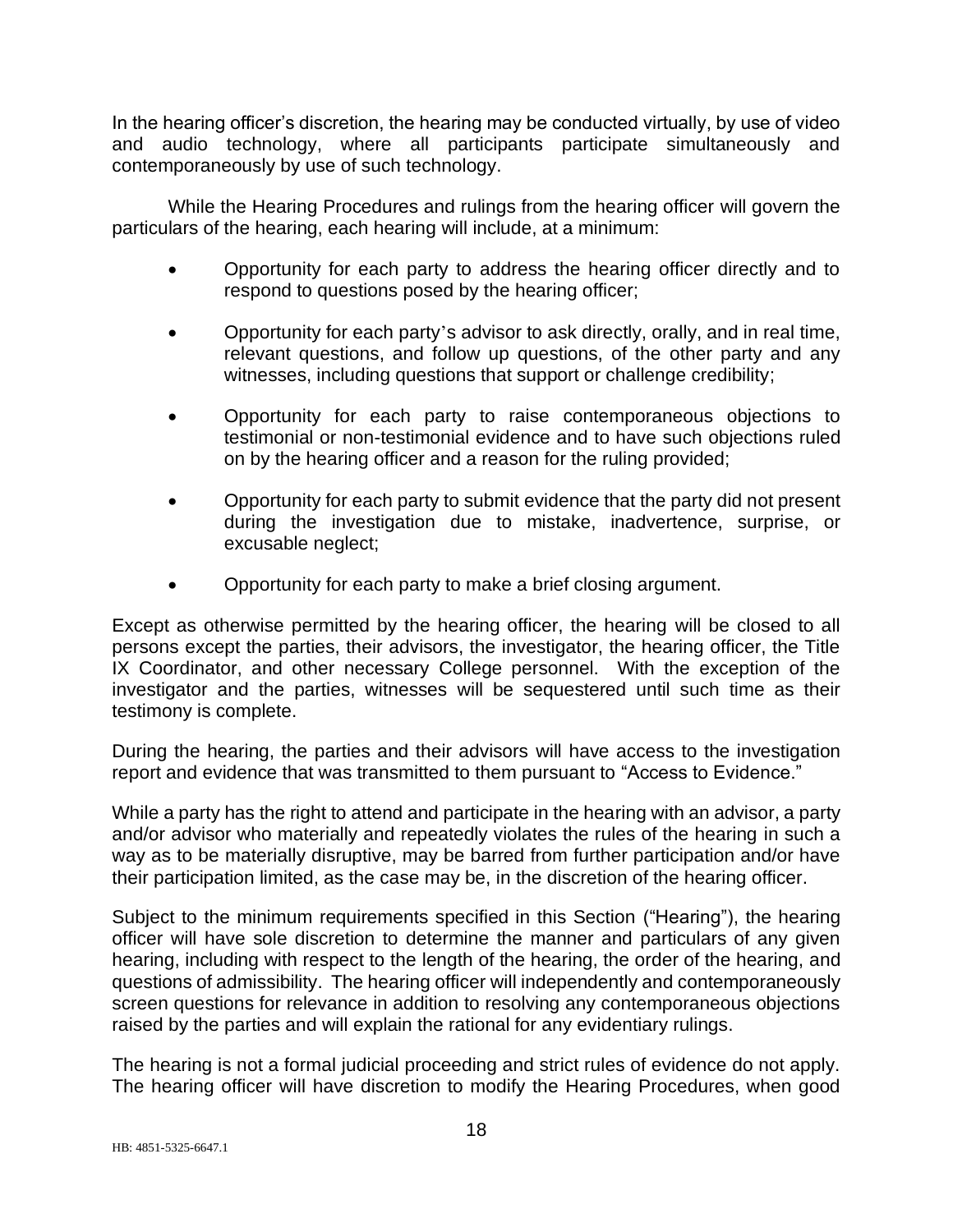cause exists to do so, and provided the minimal requirements specified in this Section ("Hearing") are met.

# **6. Subjection to Questioning**

In the event that any party or witness refuses to attend the hearing, or attends but refuses to submit to questioning by the parties' advisors, the statements of that party or witness, as the case may be, whether given during the investigation or during the hearing, will not be considered by the hearing officer in reaching a determination of responsibility.

Notwithstanding the foregoing, the hearing officer may consider the testimony of any party or witness, whether given during the investigation or during the hearing, if the parties jointly stipulate that the testimony may be considered or in the case where neither party requested attendance of the witness at the hearing.

In applying this Section ("Subjection to Questioning"), the hearing officer will not draw an inference about the determination regarding responsibility based solely on a party or a witness's absence from the live hearing and/or refusal to submit to questioning by the parties' advisors.

# **7. Deliberation and Determination**

After the hearing is complete, the hearing officer will objectively evaluate all relevant evidence collected during the investigation, including both inculpatory and exculpatory evidence, together with testimony and non-testimony evidence received at the hearing, and ensure that any credibility determinations made are not based on a person's status as a Complainant, Respondent, or witness. The hearing officer will take care to exclude from consideration any evidence that was ruled inadmissible at the pre-hearing conference, during the hearing, or by operation of "Subjection to Questioning." The hearing officer will resolve disputed facts using a preponderance of the evidence (that is, "more likely than not") standard and reach a determination regarding whether the facts that are supported by a preponderance of the evidence constitute one or more violations of the policy as alleged in the Formal Complaint.

# **8. Discipline and Remedies**

In the event the hearing officer determines that the Respondent is responsible for violating this policy, the hearing officer will, prior to issuing a written decision, consult with an appropriate College official with disciplinary authority over the Respondent and such official will determine any discipline to be imposed. The hearing officer will also, prior to issuing a written decision, consult with the Title IX Coordinator who will determine whether and to what extent ongoing support measures or other remedies will be provided to the Complainant.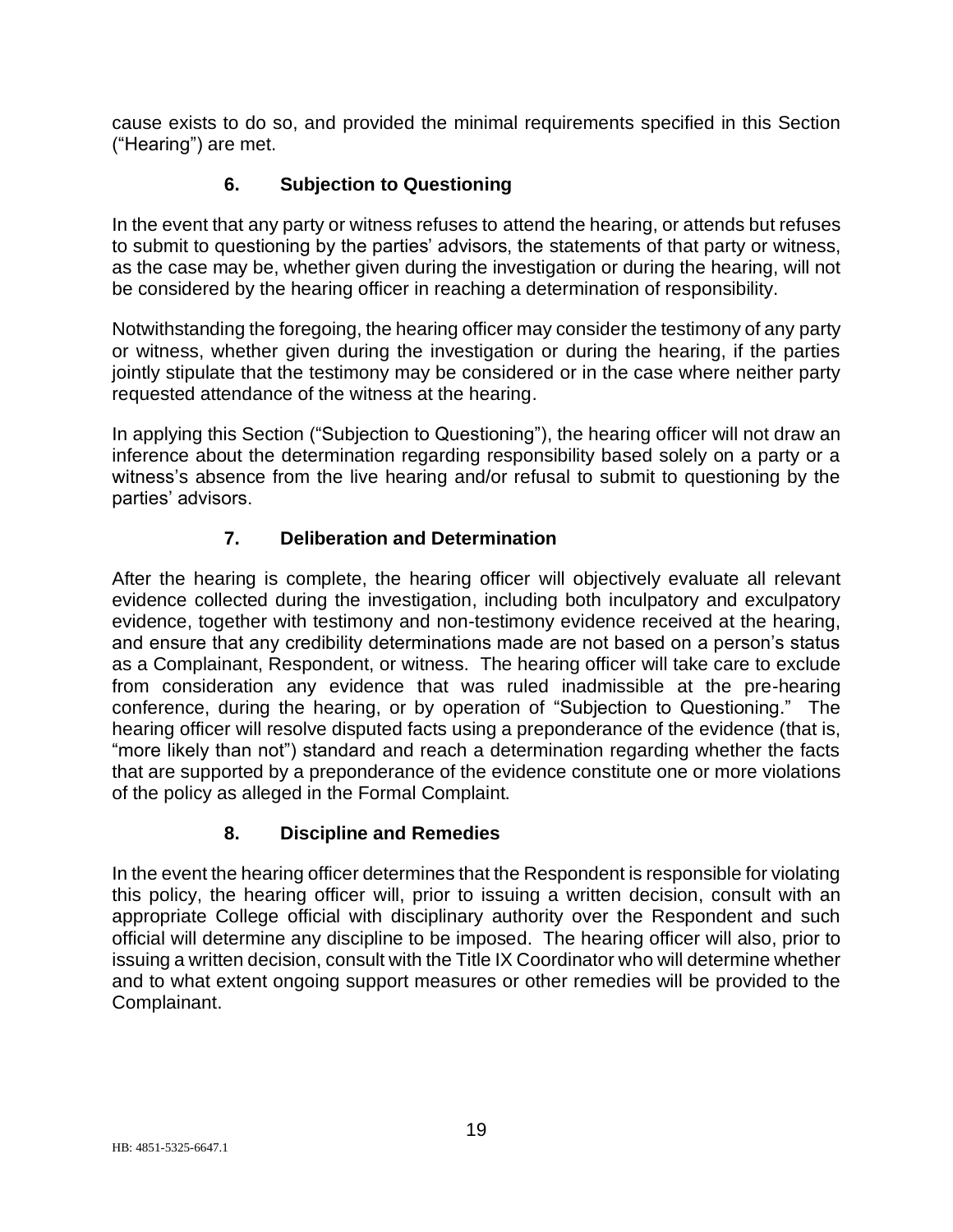# **9. Written Decision**

After reaching a determination and consulting with the appropriate College official and Title IX Coordinator as required by "Discipline and Remedies," the hearing officer will prepare a written decision that will include:

- Identification of the allegations potentially constituting Sexual Harassment made in the Formal Complaint;
- A description of the procedural steps taken by the College upon receipt of the Formal Complaint, through issuance of the written decision, including notification to the parties, interviews with the parties and witnesses, site visits, methods used to gather non-testimonial evidence, and the date, location, and people who were present at or presented testimony at the hearing.
- Articulate findings of fact, made under a preponderance of the evidence standard, that support the determination;
- A statement of, and rationale for, each allegation that constitutes a separate potential incident of Sexual Harassment, including a determination regarding responsibility for each separate potential incident;
- The discipline determined by the appropriate College official as referenced in "Discipline and Remedies";
- Whether the Complainant will receive any ongoing support measures or other remedies as determined by the Title IX Coordinator; and
- A description of the College's process and grounds for appeal, as specified in "Appeal."

The hearing officer's written determination will be transmitted to the parties. Transmittal of the written determination to the parties concludes the hearing process, subject to any right of appeal as specified in "Appeal."

Although the length of each adjudication by hearing will vary depending on the totality of the circumstances, the College strives to issue the hearing officer's written determination within fourteen (14) days of the conclusion of the hearing.

# **B. Administrative Adjudication (Optional)**

In lieu of the hearing process, the parties may consent to have a Formal Complaint resolved by administrative adjudication as a form of informal resolution. Administrative adjudication is voluntary and must be consented to in writing by both parties and approved by the Title IX Coordinator as specified in "Adjudication Process Selection." At any time prior to the issuance of the administrative officer's determination, a party has the right to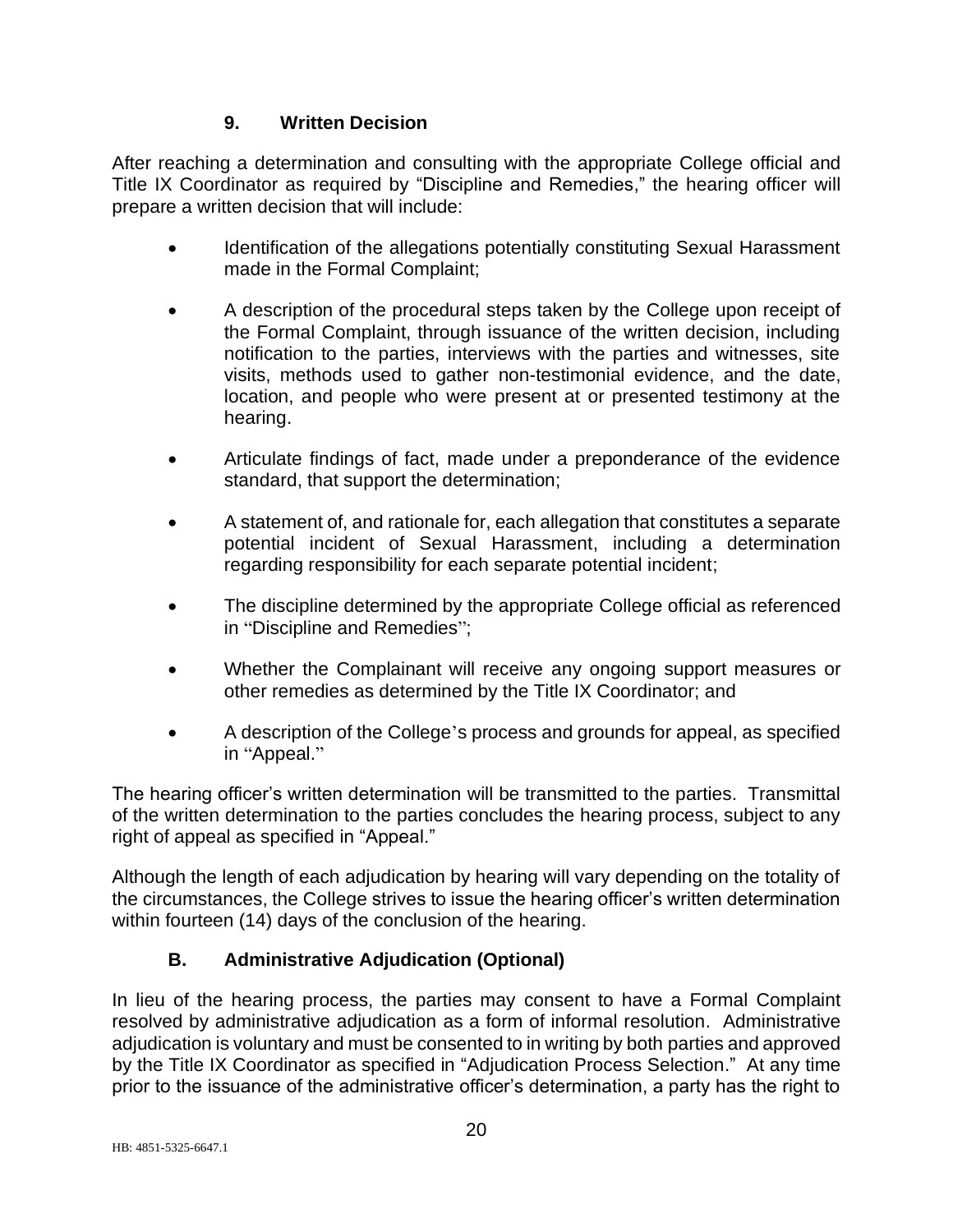withdraw from administrative adjudication and request a live hearing as specified in "Hearing Process."

If administrative adjudication is selected, the Title IX Coordinator will appoint an administrative officer. The Title IX Coordinator will see that the administrative adjudicator is provided a copy of the investigation report and a copy of all the evidence transmitted to the parties by the investigator as specified in "Access to Evidence."

The administrative officer will promptly send written notice to the parties notifying the parties of the administrative officer's appointment; setting a deadline for the parties to submit any written response to the investigation report; and setting a date and time for each party to meet with the administrative officer separately. The administrative officer's meetings with the parties will not be held any earlier than ten (10) days from the date of transmittal of the written notice specified in this paragraph.

A party's written response to the investigation report must include:

- To the extent the party disagrees with the investigation report, any argument or commentary regarding such disagreement;
- Any argument that a particular piece or class of evidence should be categorically excluded from consideration at the hearing based on privilege, relevancy, the prohibition on the use of sexual history specified in "Sexual History," or for any other reason;
- Argument regarding whether any of the allegations in the Formal Complaint are supported by a preponderance of the evidence;
- Argument regarding whether any of the allegations in the Formal Complaint constitute Sexual Harassment.

After reviewing the parties' written responses, the administrative officer will meet separately with each party to provide the party with an opportunity make any oral argument or commentary the party wishes to make and for the administrative officer to ask questions concerning the party's written response, the investigative report, and/or the evidence collected during the investigation.

After meeting with each party, the administrative officer will objectively evaluate all relevant evidence, including both inculpatory and exculpatory evidence and ensure that any credibility determinations made are not based on a person's status as a Complainant, Respondent, or witness. The administrative officer will take care to exclude from consideration any evidence that the administrative officer determines should be ruled inadmissible based on the objections and arguments raised by the parties in their respective written responses to the investigation report. The administrative officer will resolve disputed facts using a preponderance of the evidence (that is, "more likely than not") standard and reach a determination regarding whether the facts that are supported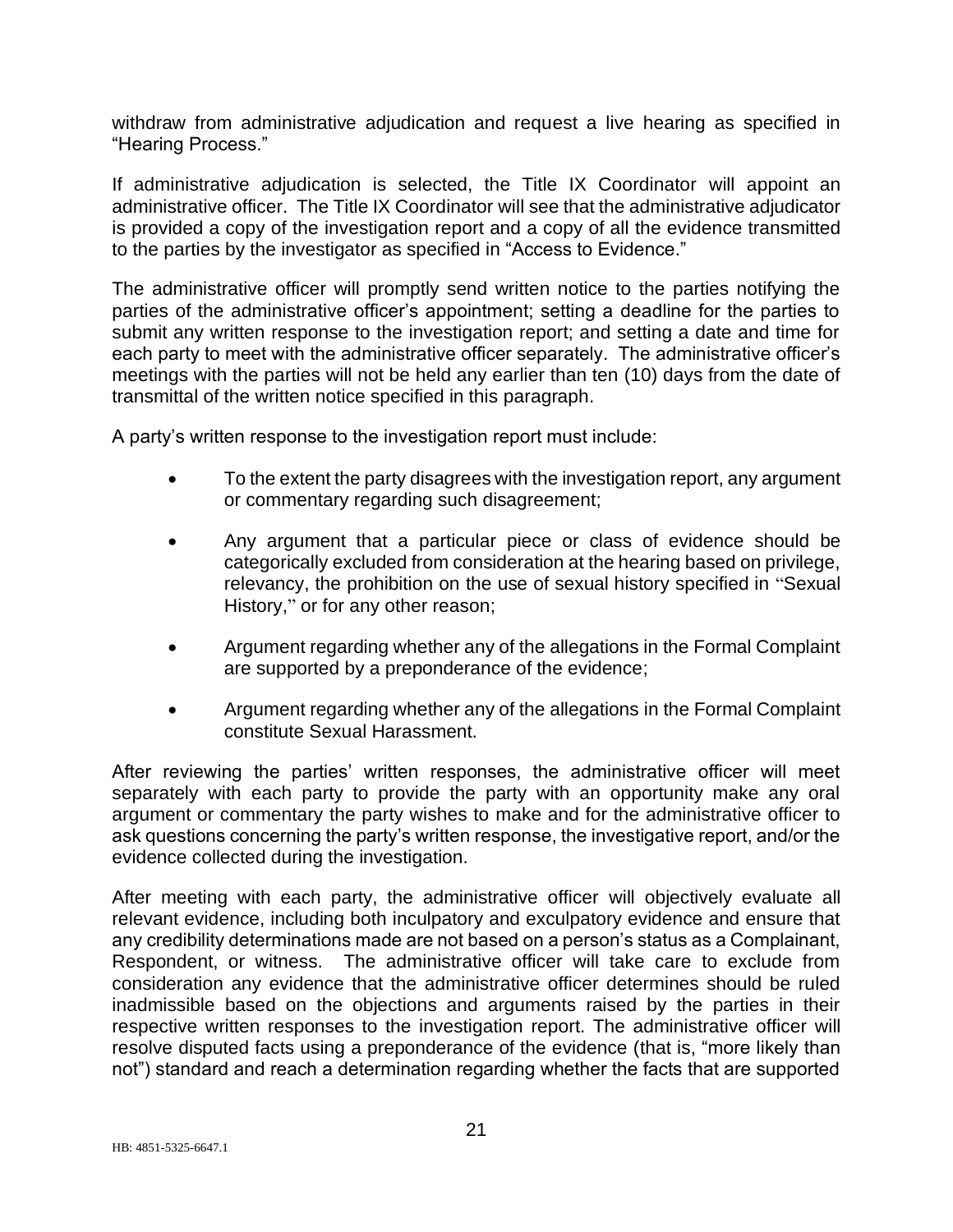by a preponderance of the evidence constitute one or more violations of the policy as alleged in the Formal Complaint.

Thereafter, the administrative officer will consult with any College official and the Title IX Coordinator, in the manner specified in "Deliberation and Determination" and will prepare and transmit a written decision in the manner as specified in "Written Decision" which shall serve as a resolution for purposes of informal resolution.

Transmittal of the administrative officer's written determination concludes the administrative adjudication, subject to any right of appeal as specified in "Appeal."

Although the length of each administrative adjudication will vary depending on the totality of the circumstances, the College strives to issue the administrative officer's written determination within twenty-one (21) days of the transmittal of the initiating written notice specified in this Section ("Administrative Adjudication").

Other language in this Section ("Administrative Adjudication") notwithstanding, informal resolution will not be permitted if the Respondent is a non-student employee accused of committing Sexual Harassment against a student

#### **XX. DISMISSAL DURING INVESTIGATION OR ADJUDICATION**

The College shall dismiss a Formal Complaint at any point during the investigation or adjudication process if the Title IX Coordinator determines that one or more of the following is true:

- The conduct alleged in the Formal Complaint would not constitute Sexual Harassment, even if proved; or
- The conduct alleged in the Formal Complaint falls outside the scope of the policy specified in "Scope" (that is, because the alleged conduct did not occur in the College's Education Programs or Activities and/or the alleged conduct occurred outside the geographic boundaries of the United States).

The College may dismiss a Formal Complaint at any point during the investigation or adjudication process if the Title IX Coordinator determines that any one or more of the following is true:

- The Complainant provides the Title IX Coordinator written notice that the Complainant wishes to withdraw the Formal Complaint or any discrete allegations therein (in which case those discrete allegations may be dismissed);
- The Respondent is no longer enrolled or employed by the College, as the case may be; or
- Specific circumstances prevent the College from gathering evidence sufficient to reach a determination as to the Formal Complaint, or any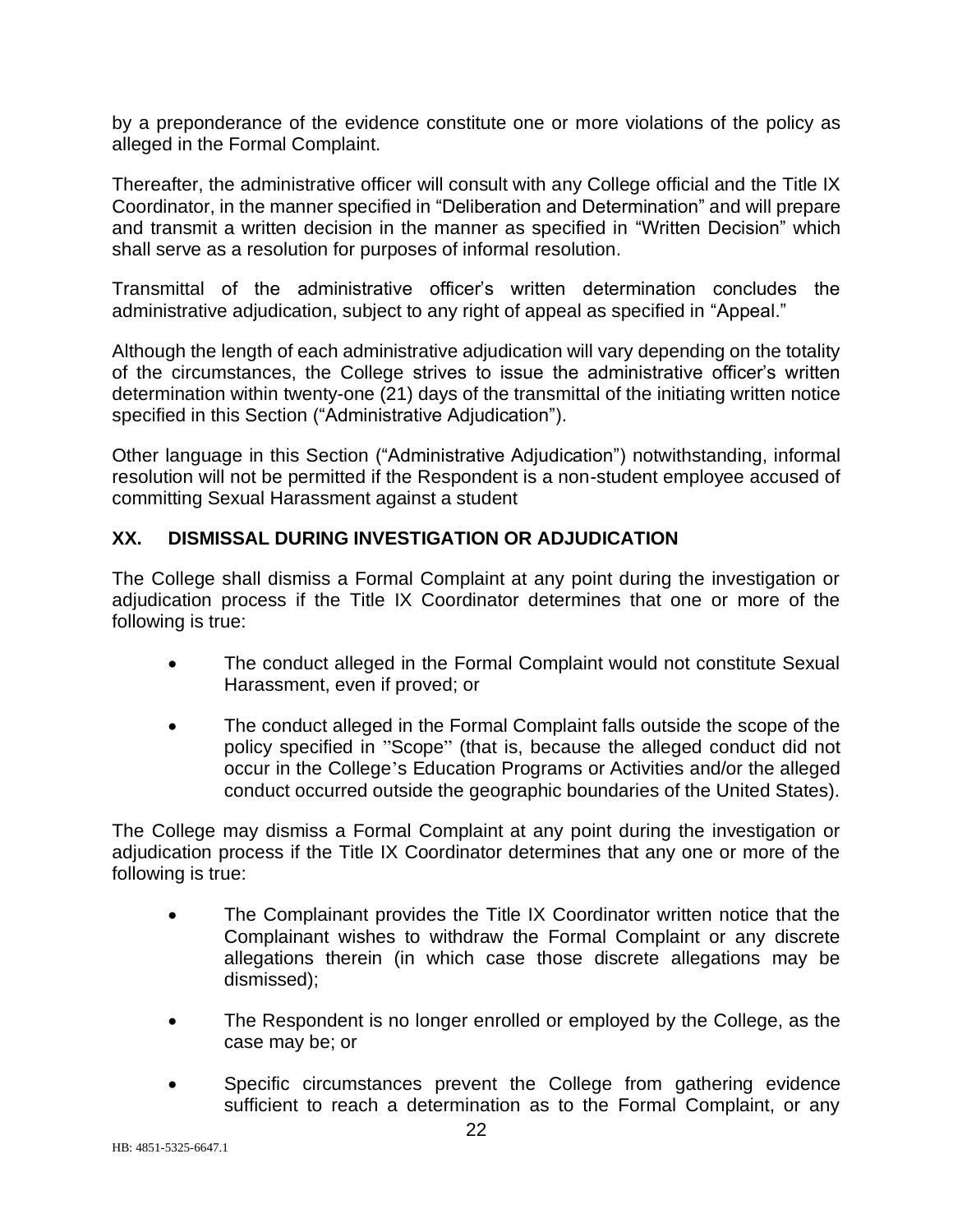discrete allegations therein (in which case those discrete allegations may be dismissed).

In the event the Title IX Coordinator dismisses a Formal Complaint pursuant to this Section, the Title IX Coordinator will provide written notice of dismissal to the parties and advise them of their right to appeal as specified in "Appeal." The Title IX Coordinator may refer the subject matter of the Formal Complaint to other College offices, as appropriate. A dismissal pursuant to this Section is presumptively a final determination as it pertains to this policy, unless otherwise specified in writing by the Title IX Coordinator in the written notice of dismissal.

#### **XXI. APPEAL**

Either party may appeal the determination of an adjudication, or a dismissal of a Formal Complaint, on one or more of the following grounds:

- A procedural irregularity affected the outcome;
- There is new evidence that was not reasonably available at the time the determination or dismissal was made, that could have affected the outcome;
- The Title IX Coordinator, investigator, hearing officer, or administrative officer, as the case may be, had a conflict of interest or bias for or against complainants or respondents generally, or against the individual Complainant or Respondent, that affected the outcome.

No other grounds for appeal are permitted.

A party must file an appeal within seven (7) days of the date they receive notice of dismissal or determination appealed from or, if the other party appeals, within three (3) days of the other party appealing, whichever is later. The appeal must be submitted in writing to Adam Brown, Dean of Student Success (for student appeals) or Nate Brandstater, President (for faculty/staff appeals), who serves as the appeal officer. The appeal must specifically identify the determination and/or dismissal appealed from, articulate which one or more of the three grounds for appeal are being asserted, explain in detail why the appealing party believes the appeal should be granted, and articulate what specific relief the appealing party seeks.

Promptly upon receipt of an appeal, the appeal officer will conduct an initial evaluation to confirm that the appeal is timely filed and that it invokes at least one of the permitted grounds for appeal. If the appeal officer determines that the appeal is not timely, or that it fails to invoke a permitted ground for appeal, the appeal officer will dismiss the appeal and provide written notice of the same to the parties.

If the appeal officer confirms that the appeal is timely and invokes at least one permitted ground for appeal, the appeal officer will provide written notice to the other party that an appeal has been filed and that the other party may submit a written opposition to the appeal within seven (7) days. The appeal officer shall also promptly obtain from the Title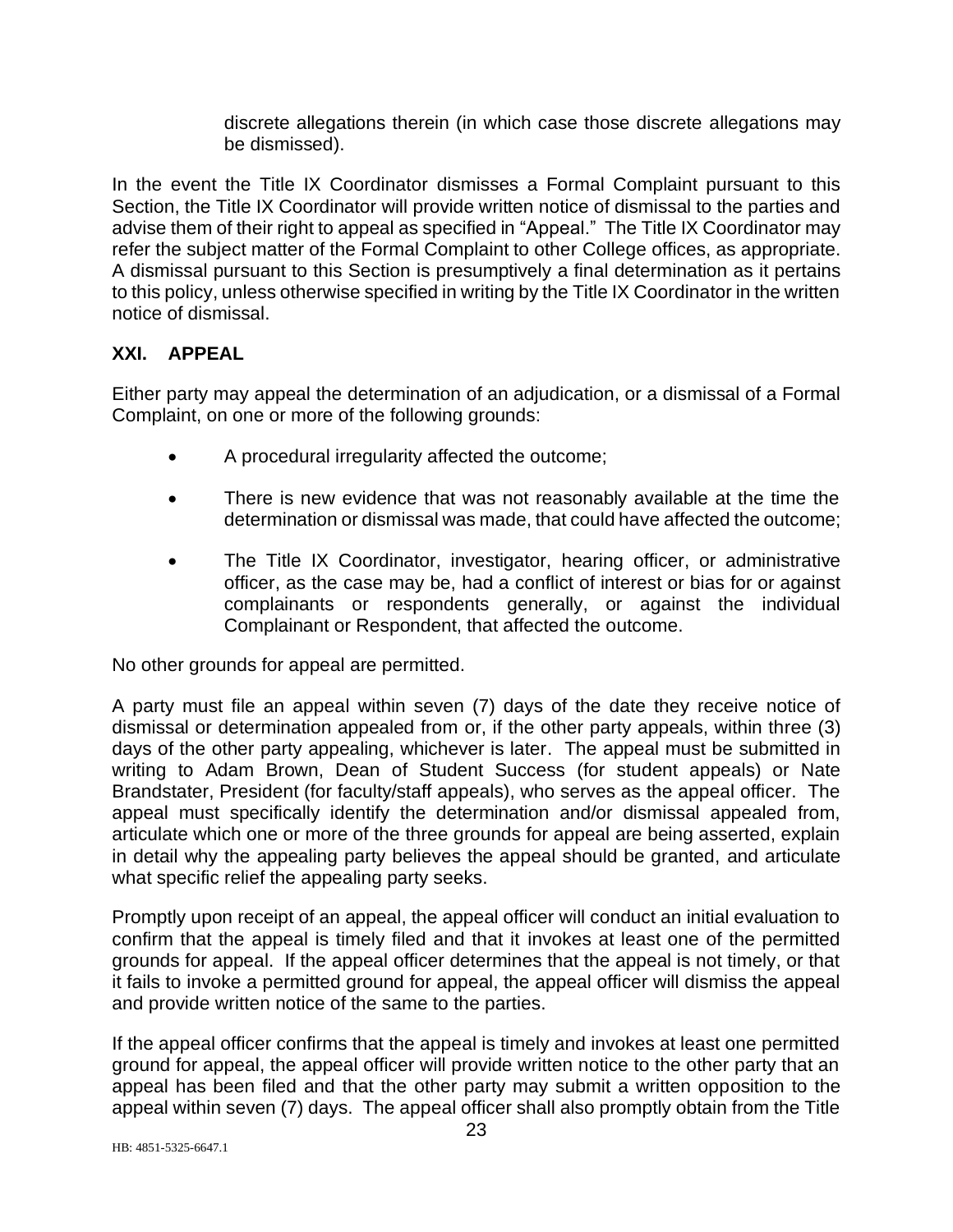IX Coordinator any records from the investigation and adjudication necessary to resolve the grounds raised in the appeal.

Upon receipt of any opposition, or after the time period for submission of an opposition has passed without one being filed, the appeal officer will promptly decide the appeal and transmit a written decision to the parties that explains the outcome of the appeal and the rationale.

The determination of a Formal Complaint, including any discipline, becomes final when the time for appeal has passed with no party filing an appeal or, if any appeal is filed, at the point when the appeal officer has resolved all appeals, either by dismissal or by transmittal of a written decision.

No further review beyond the appeal is permitted.

Although the length of each appeal will vary depending on the totality of the circumstances, the College strives to issue the appeal officer's written decision within (21) days of an appeal being filed.

#### **XXII. ADVISOR OF CHOICE**

From the point a Formal Complaint is made, and until an investigation, adjudication, and appeal are complete, the Complainant and Respondent will have the right to be accompanied by an advisor of their choice to all meetings, interviews, and hearings that are part of the investigation, adjudication, and appeal process. The advisor may be, but is not required to be, an attorney.

Except for the questioning of witnesses during the hearing specified in "Hearing," the advisor will play a passive role and is not permitted to communicate on behalf of a party, insist that communication flow through the advisor, or communicate with the College about the matter without the party being included in the communication. In the event a party's advisor of choice engages in material violation of the parameters specified in this Section and "Hearing," the College may preclude the advisor from further participation, in which case the party may select a new advisor of their choice.

In the event a party is not able to secure an advisor to attend the hearing specified in "Hearing," and requests the College to provide an advisor, the College will provide the party an advisor, without fee or charge, who will conduct questioning on behalf of the party at the hearing. The College will have sole discretion to select the advisor it provides. The advisor the College provides may be, but is not required to be, an attorney.

The College is not required to provide a party with an advisor in any circumstance except where the party does not have an advisor present at the hearing specified in "Hearing," and requests that the College provide an advisor.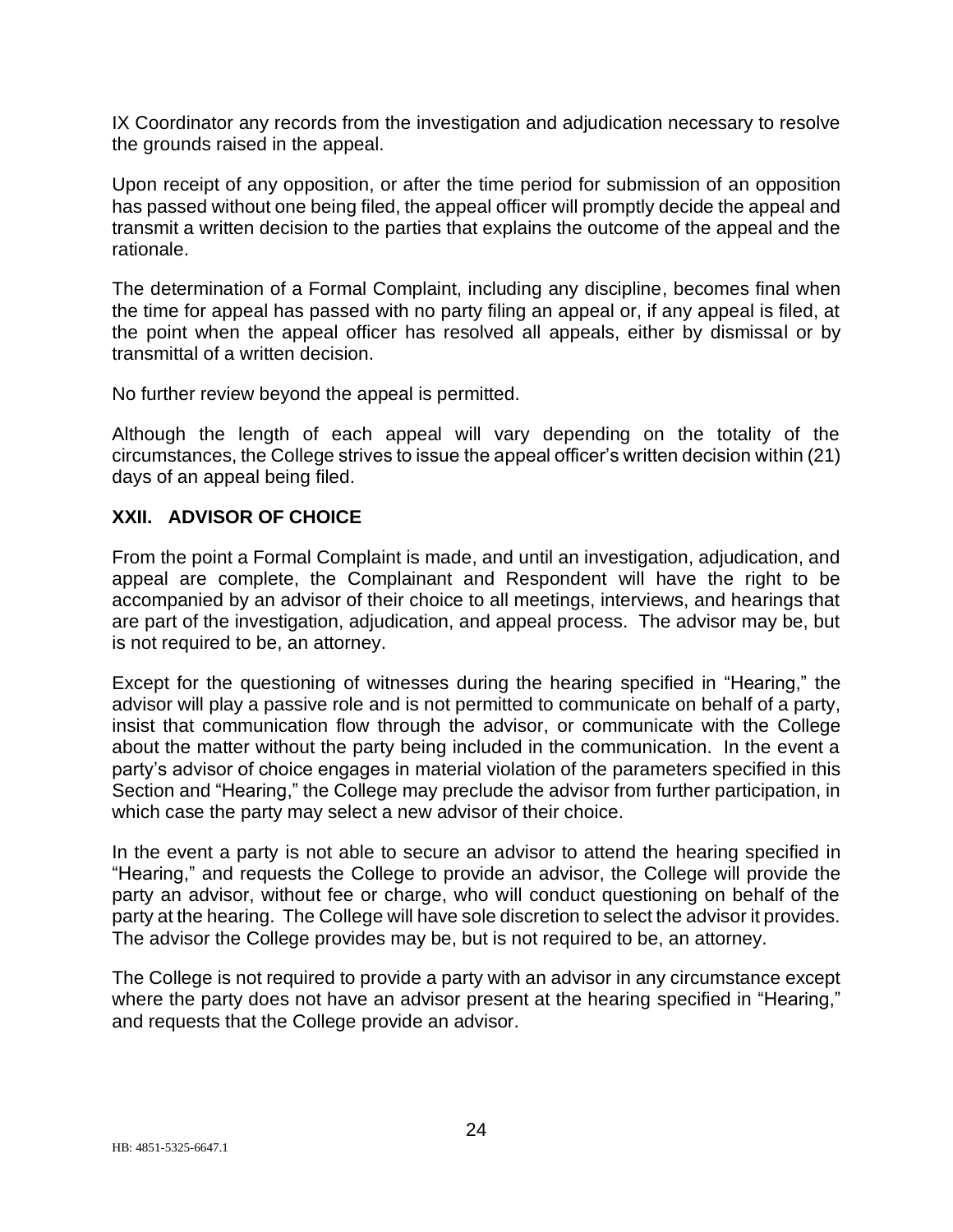#### **XXIII. TREATMENT RECORDS AND OTHER PRIVILEGED INFORMATION**

During the investigation and adjudication processes, the investigator and adjudicator, as the case may be, are not permitted to access, consider, disclose, permit questioning concerning, or otherwise use:

- A party's records that are made or maintained by a physician, psychiatrist, psychologist, or other recognized professional or paraprofessional acting in the professional or paraprofessional's capacity, or assisting in that capacity, and which are made and maintained in connection with the provision of treatment to the party; or
- Information or records protected from disclosure by any other legallyrecognized privilege, such as the attorney client privilege;
- unless the College has obtained the party's voluntary, written consent to do so for the purposes of the investigation and adjudication process.

Notwithstanding the foregoing, the investigator and/or adjudicator, as the case may be, may consider any such records or information otherwise covered by this Section if the party holding the privilege affirmatively discloses the records or information to support their allegation or defense, as the case may be.

### **XXIV. SEXUAL HISTORY**

During the investigation and adjudication processes, questioning regarding a Complainant's sexual predisposition or prior sexual behavior are not relevant, unless such questions and evidence about the Complainant's prior sexual behavior are offered to prove that someone other than the Respondent committed the conduct alleged, or if the questions and evidence concern specific incidents of the Complainant's prior sexual behavior with respect to the Respondent and are offered to prove consent. Notwithstanding the foregoing, a Complainant who affirmatively uses information otherwise considered irrelevant by this Section for the purpose of supporting the Complainant's allegations, may be deemed to have waived the protections of this Section.

#### **XXV. INFORMAL RESOLUTION**

At any time after the parties are provided written notice of the Formal Complaint as specified in "Notice of Formal Complaint," and before the completion of any appeal specified in "Appeal," the parties may voluntarily consent, with the Title IX Coordinator's approval, to engage in mediation, facilitated resolution, or other form of dispute resolution the goal of which is to enter into a final resolution resolving the allegations raised in the Formal Complaint by agreement of the parties. Administrative Adjudication as specified in "Administrative Adjudication" is a form of informal resolution.

The specific manner of any informal resolution process will be determined by the parties and the Title IX Coordinator, in consultation together. Prior to commencing the informal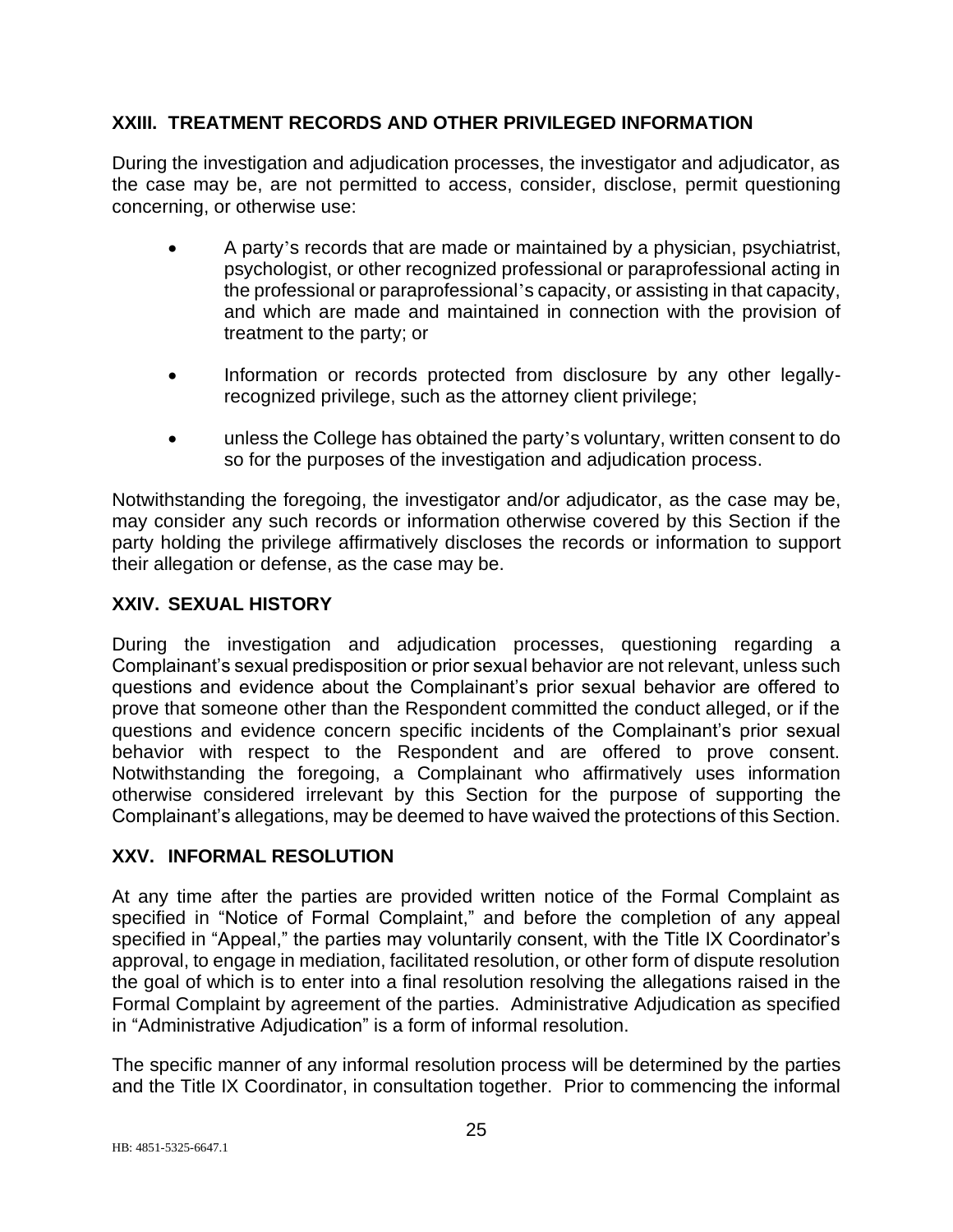resolution process agreed upon, the Title IX Coordinator will transmit a written notice to the parties that:

- Describes the parameters and requirements of the informal resolution process to be utilized;
- Identifies the individual responsible for facilitating the informal resolution (who may be the Title IX Coordinator, another College official, or a suitable third-party);
- Explains the effect of participating in informal resolution and/or reaching a final resolution will have on a party's ability to resume the investigation and adjudication of the allegations at issue in the Formal Complaint; and
- Explains any other consequence resulting from participation in the informal resolution process, including a description of records that will be generated, maintained, and/or shared.

After receiving the written notice specified in this paragraph, each party must voluntarily provide written consent to the Title IX Coordinator, before the informal resolution may commence.

During the pendency of the informal resolution process, the investigation and adjudication processes that would otherwise occur are stayed and all related deadlines are suspended.

If the parties reach a resolution through the informal resolution process, and the Title IX Coordinator agrees that the resolution is not clearly unreasonable, the Title IX Coordinator will reduce the terms of the agreed resolution to writing and present the resolution to the parties for their written signature. Once both parties and the Title IX Coordinator sign the resolution, the resolution is final, and the allegations addressed by the resolution are considered resolved and will not be subject to further investigation, adjudication, remediation, or discipline by the College, except as otherwise provided in the resolution itself, absent a showing that a party induced the resolution by fraud, misrepresentation, or other misconduct or where required to avoid a manifest injustice to either party or to the College. Notwithstanding the forgoing if the form of informal resolution is Administrative Adjudication as specified in "Administrative Adjudication," there shall not be an agreed resolution requiring the parties' signatures; instead, the determination issued by the administrative officer shall serve as the resolution and conclude the informal resolution process, subject only to any right of appeal. With the exception of a resolution resulting from the Administrative Adjudication process specified in "Administrative Adjudication," all other forms of informal resolution pursuant to this Section are not subject to appeal.

A party may withdraw their consent to participate in informal resolution at any time before a resolution has been finalized.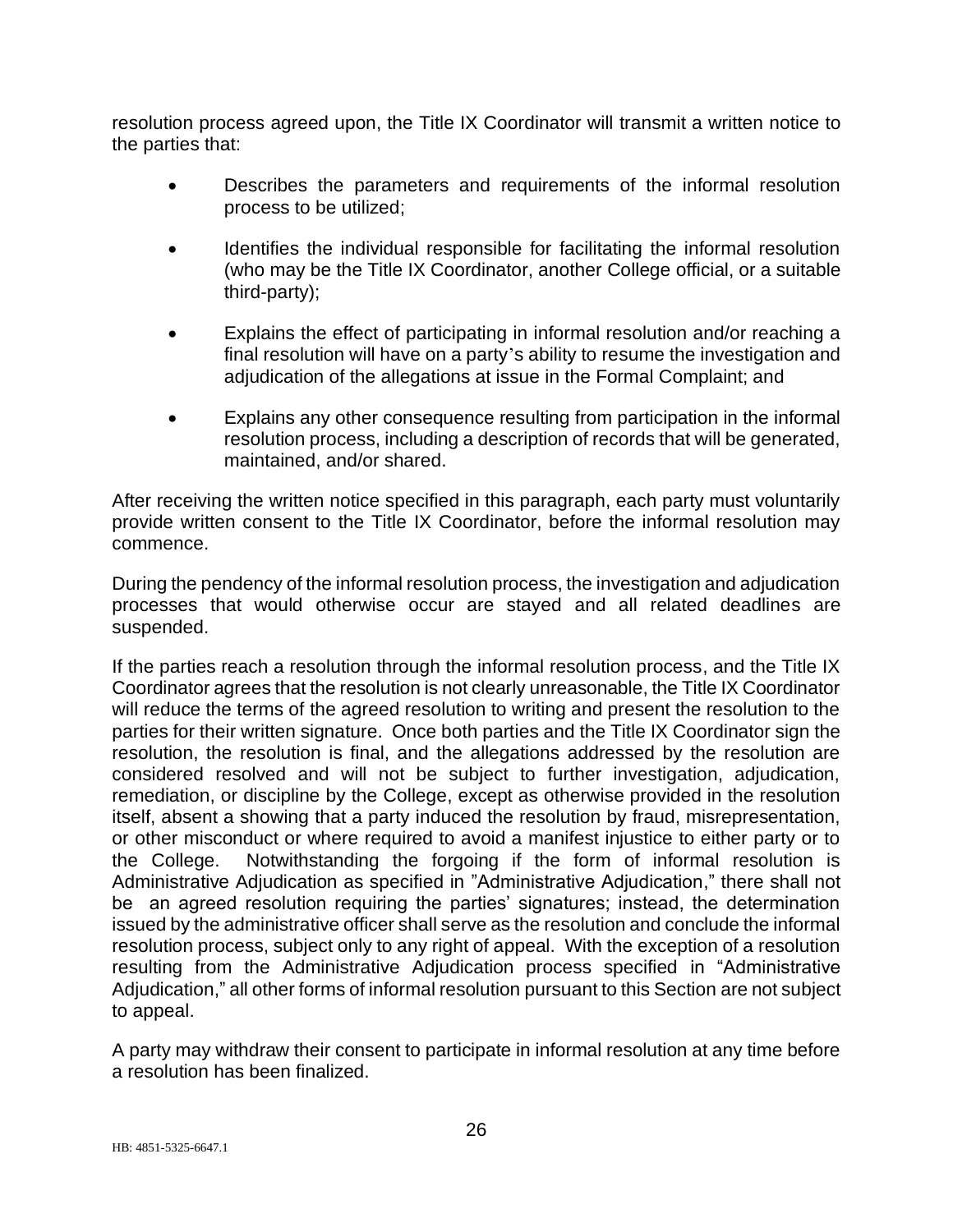Absent extension by the Title IX Coordinator, any informal resolution process must be completed within twenty-one (21) days. If an informal resolution process does not result in a resolution within twenty-one (21) days, and absent an extension, abeyance, or other contrary ruling by the Title IX Coordinator, the informal resolution process will be deemed terminated, and the Formal Complaint will be resolved pursuant to the investigation and adjudication procedures. The Title IX Coordinator may adjust any time periods or deadlines in the investigation and/or adjudication process that were suspended due to the informal resolution.

Other language in this Section notwithstanding, informal resolution will not be permitted if the Respondent is a non-student employee accused of committing Sexual Harassment against a student.

#### **XXVI. PRESUMPTION OF NON-RESPONSIBILITY**

From the time a report or Formal Complaint is made, a Respondent is presumed not responsible for the alleged misconduct until a determination regarding responsibility is made final.

#### **XXVII. RESOURCES**

Any individual affected by or accused of Sexual Harassment will have equal access to support and counseling services offered through the College. The College encourages any individual who has questions or concerns to seek support of College identified resources. The Title IX Coordinator is available to provide information about the College's policy and procedure and to provide assistance.

If any individual affected by or accused of Sexual Harassment desires to talk confidentially about his or her situation, there are resources available. The following resources are available to assist you and will not further disclose the information you provide, unless otherwise required to do so by law (e.g., if the victim is a minor):

Betty Hughes, M.S., LPCC Kettering Counseling Care Center 2115 Leiter Rd., Suite 400 Miamisburg, OH 45342 (937) 384-6920

There are also other confidential resources available. The following resources are available to assist you as well. While these resources will maintain your confidentiality, they are required to make a non-identifying report to the Title IX Coordinator so that the College can analyze whether there are patterns or systemic problems of sexual misconduct on campus. These resources are:

• Ann Collier-Freed, Associate Professor of Religion, (937) 395-8601 ext. 57015

• Steve Carlson, Kettering College Chaplain, (937) 395-8601 ext. 57093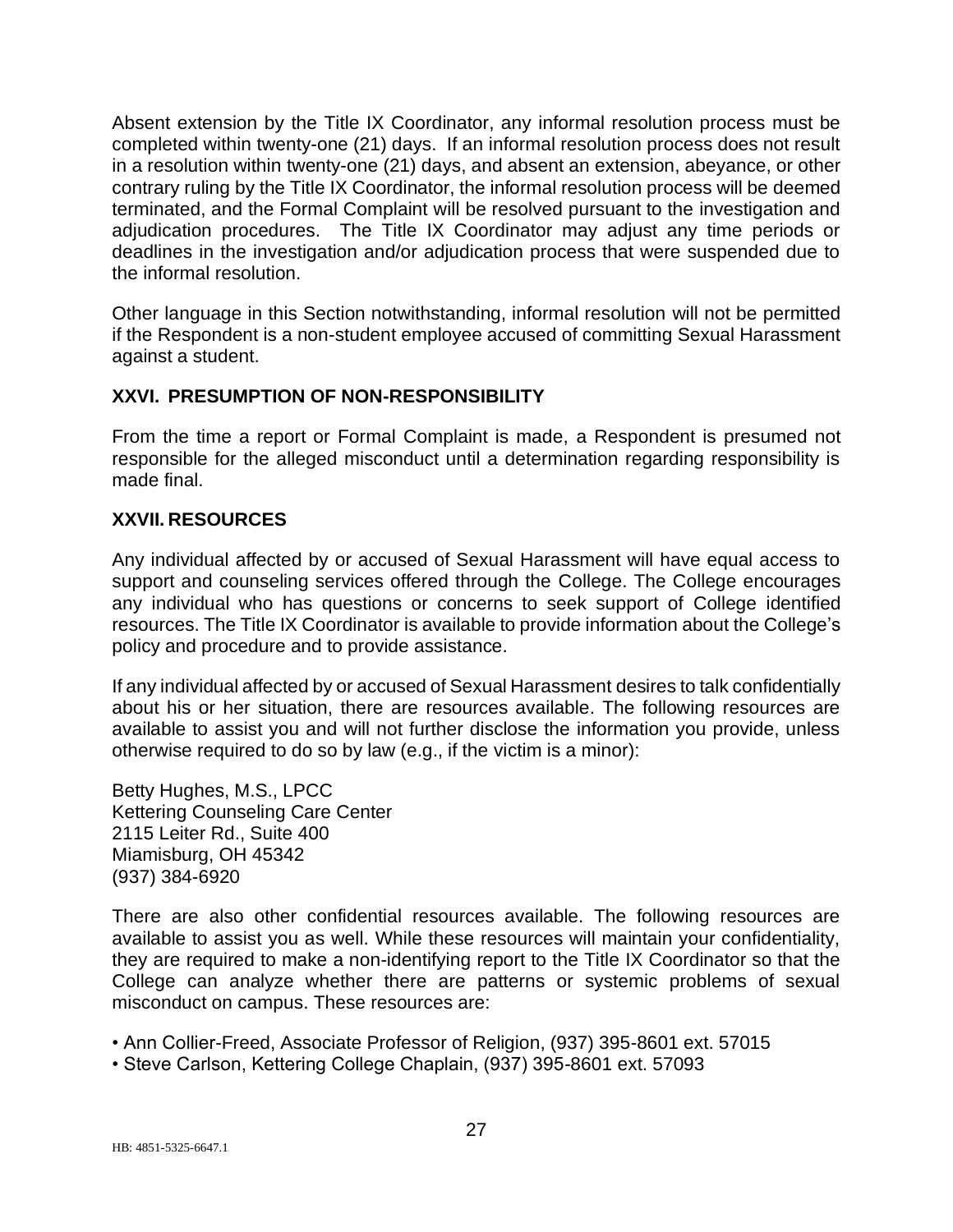### **XXVIII. CONFLICTS OF INTEREST, BIAS, AND PROCEDURAL COMPLAINTS**

The Title IX Coordinator, investigator, hearing officer, administrative officer, appeals officer, and informal resolution facilitator will be free of any material conflicts of interest or material bias. Any party who believes one or more of these College officials has a material conflict of interest or material bias must raise the concern promptly so that the College may evaluate the concern and find a substitute, if appropriate. The failure of a party to timely raise a concern of a conflict of interest or bias may result in a waiver of the issue for purposes of any appeal specified in "Appeal," or otherwise.

### **XXIX. OBJECTIONS GENERALLY**

Parties are expected to raise any objections, concerns, or complaints about the investigation, adjudication, and appeals process in a prompt and timely manner so that the College may evaluate the matter and address it, if appropriate.

# **XXX. CONSTITUTIONAL RIGHTS AND ACADEMIC FREEDOM**

The College will construe and apply this policy consistent with the principles of academic freedom specified in the Faculty Handbook. In no case will a Respondent be found to have committed Sexual Harassment based on expressive conduct that is protected by the principles of academic freedom specified in the Faculty Handbook.

# **XXXI. RELATIONSHIP WITH CRIMINAL PROCESS**

This policy sets forth the College's processes for responding to reports and Formal Complaints of Sexual Harassment. The College's processes are separate, distinct, and independent of any criminal processes. While the College may temporarily delay its processes under this policy to avoid interfering with law enforcement efforts if requested by law enforcement, the College will otherwise apply this policy and its processes without regard to the status or outcome of any criminal process.

### **XXXII. RECORDINGS**

Wherever this policy specifies that an audio or video recording will be made, the recording will be made only by the College and is considered property of the College, subject to any right of access that a party may have under this policy, FERPA, and other applicable federal, state, or local laws. Only the College is permitted to make audio or video recordings under this policy. The surreptitious recording of any meeting, interview, hearing, or other interaction contemplated under this policy is strictly prohibited. Any party who wishes to transcribe a hearing by use of a transcriptionist must seek pre-approval from the hearing officer.

# **XXXIII. VENDORS, CONTRACTORS AND THIRD PARTIES**

The College does business with various vendors, contractors, and other third-parties who are not students or employees of the College. Notwithstanding any rights that a given vendor, contractor, or third-party Respondent may have under this policy, the College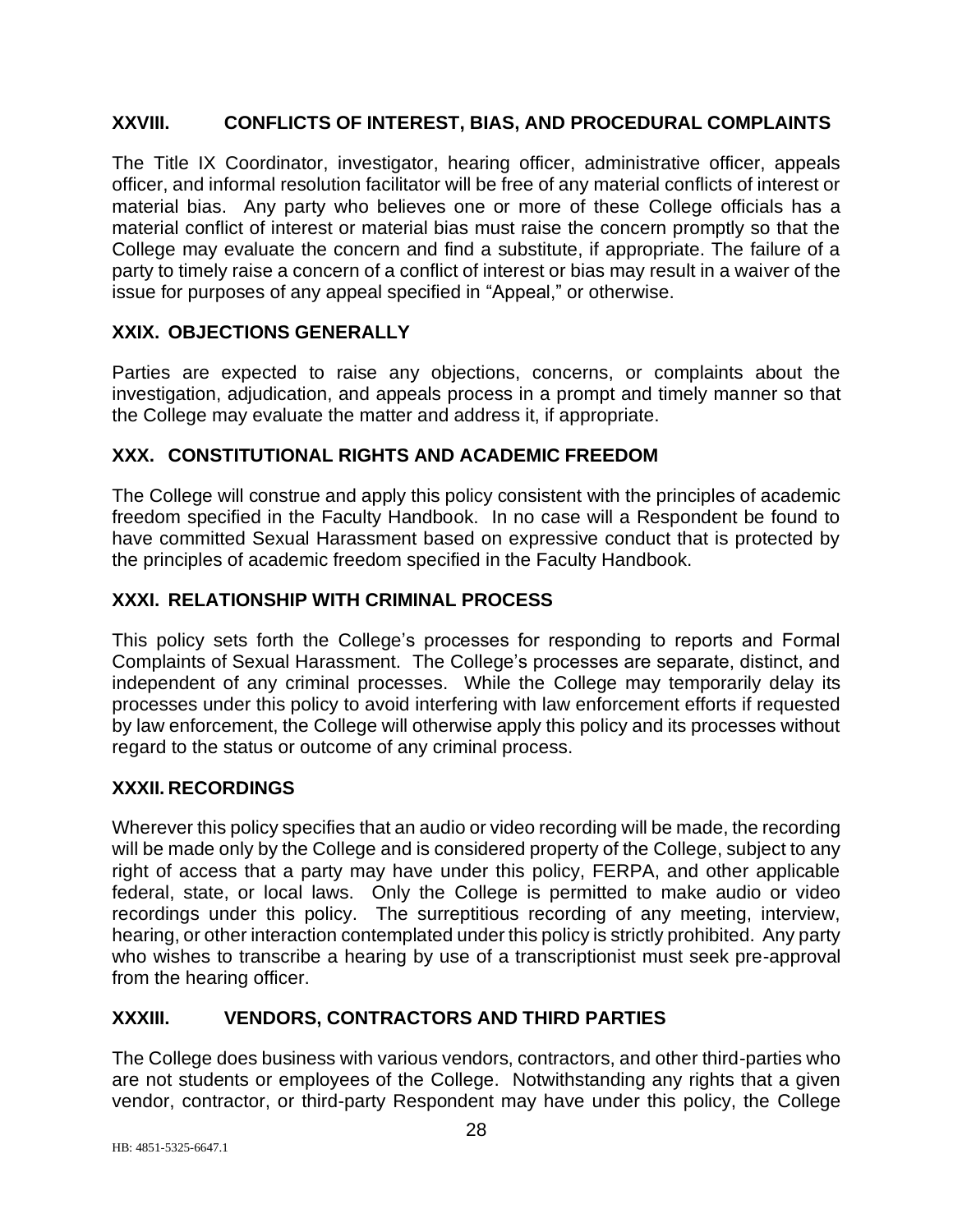retains its right to limit any vendor, contractor, or third-party's access to campus for any reason. And the College retains all rights it enjoys by contract or law to terminate its relationship with any vendor, contractor, or third-party irrespective of any process or outcome under this policy.

# **XXXIV. BAD FAITH COMPLAINTS AND FALSE INFORMATION**

It is a violation of this policy for any person to submit a report or Formal Complaint that the person knows, at the time the report or Formal Complaint is submitted, to be false or frivolous. It is also a violation of this policy for any person to knowingly make a materially false statement during the course of an investigation, adjudication, or appeal under this policy. Violations of this Section are not subject to the investigation and adjudication processes in this policy; instead, they will be addressed under the Code of Student Conduct in the case of students and other College policies and standards, as applicable, for other persons.

### **XXXV.RETALIATION**

It is a violation of this policy to engage in Retaliation. Reports and Formal Complaints of retaliation may be made in the manner specified in "Reporting Sexual Harassment," and "Formal Complaint." Any report or Formal Complaint of Retaliation will be processed under this policy in the same manner as a report or Formal Complaint of Sexual Harassment, as the case may be. The College retains discretion to consolidate a Formal Complaint of Retaliation with a Formal Complaint of Sexual Harassment for investigation and/or adjudication purposes if the two Formal Complaints share a common nexus.

### **XXXVI. CONFIDENTIALITY**

The College will keep confidential the identity of any individual who has made a report or Formal Complaint of Sexual Harassment or Retaliation including any Complainant, the identity of any individual who has been reported to be a perpetrator of Sexual Harassment or Retaliation including any Respondent, and the identity of any witness. The College will also maintain the confidentiality of its various records generated in response to reports and Formal Complaints, including, but not limited to, information concerning Supportive Measures, notices, investigation materials, adjudication records, and appeal records. Notwithstanding the foregoing, the College may reveal the identity of any person or the contents of any record if permitted by FERPA, if necessary to carry out the College's obligations under Title IX and its implementing regulations including the conduct of any investigation, adjudication, or appeal under this policy or any subsequent judicial proceeding, or as otherwise required by law. Further, notwithstanding the College's general obligation to maintain confidentiality as specified herein, the parties to a report or Formal Complaint will be given access to investigation and adjudication materials in the circumstances specified in this policy.

While the College will maintain confidentiality specified in this Section, the College will not limit the ability of the parties to discuss the allegations at issue in a particular case. Parties are advised, however, that the manner in which they communicate about, or discuss a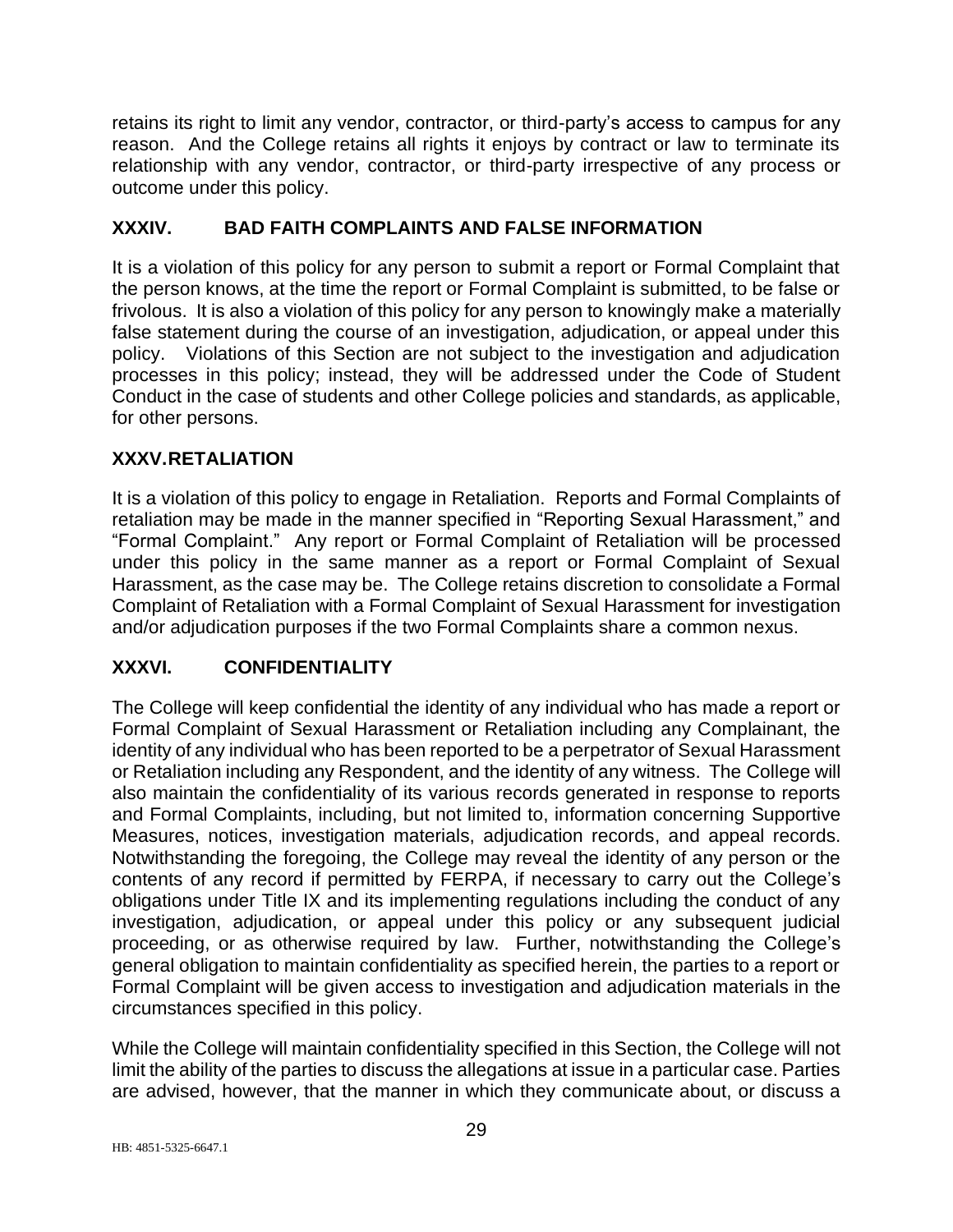particular case, may constitute Sexual Harassment or Retaliation in certain circumstances and be subject to discipline pursuant to the processes specified in this policy.

Note that certain types of Sexual Harassment are considered crimes for which the College must disclose crime statistics in its Annual Security Report that is provided to the campus community and available to the public. These disclosures will be made without including personally identifying information.

### **XXXVII. OTHER VIOLATIONS OF THIS POLICY**

Alleged violations of this policy, other than violations of the prohibitions on Sexual Harassment and Retaliation, will be subject to review under the Policy on Standards of Professional Conduct for Students for students, the Faculty Handbook for faculty, or other College policies and standards for employees.

#### **XXXVIII. SIGNATURES AND FORM OF CONSENT**

For purposes of this policy, either a physical signature or digital signature will be sufficient to satisfy any obligation that a document be signed. Where this policy provides that written consent must be provided, consent in either physical or electronic form, containing a physical or digital signature, as the case may be, will suffice.

#### **XXXIX. DEADLINES, TIME, NOTICES, AND METHOD OF TRANSMITTAL**

Where this policy specifies a period of days by which some act must be performed, the following method of calculation applies:

- Exclude the day of the event that triggers the period;
- Count every day, including intermediate Saturdays, Sundays, and legal holidays recognized by the federal government;
- Include the last day of the period until 5:00 p.m. central time, but if the last day is a Saturday, Sunday, or legal holiday recognized by the federal government, the period continues to run until 5:00 p.m. central time on the next day that is not a Saturday, Sunday, or legal holiday recognized by the federal government.

All deadlines and other time periods specified in this policy are subject to modification by the College where, in the College's sole discretion, good cause exists. Good cause may include, but is not limited to, the unavailability of parties or witnesses; the complexities of a given case; extended holidays or closures; sickness of the investigator, adjudicator, or the parties; the need to consult with the College's legal counsel; unforeseen weather events; and the like.

Any party who wishes to seek an extension of any deadline or other time period may do so by filing a request with the investigator, hearing officer, administrative officer, appeal officer, or Title IX Coordinator, as the case may be, depending on the phase of the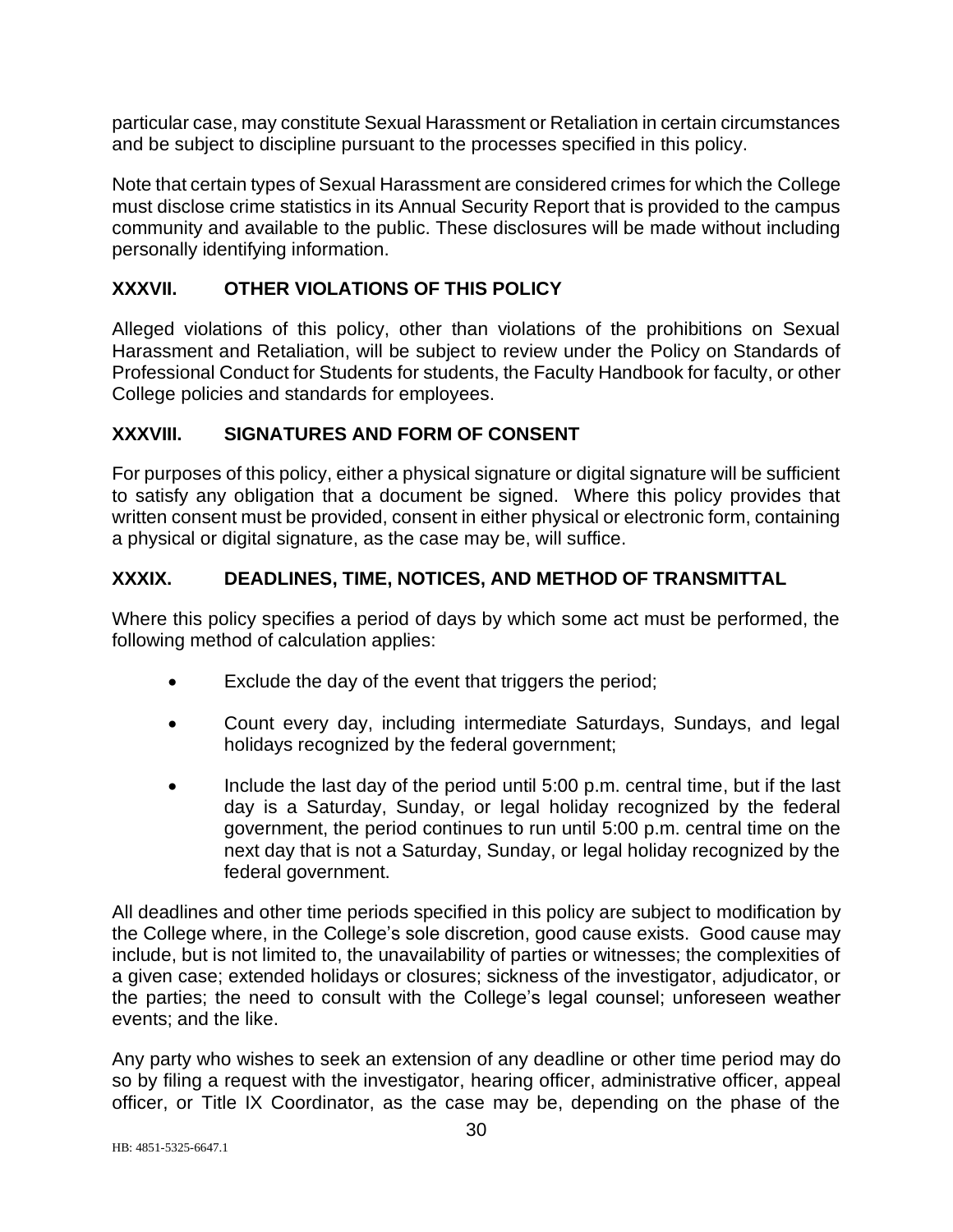process. Such request must state the extension sought and explain what good cause exists for the requested extension. The College officer resolving the request for extension may, but is not required to, give the other party an opportunity to object. Whether to grant such a requested extension will be in the sole discretion of the College.

The parties will be provided written notice of the modification of any deadline or time period specified in this policy, along with the reasons for the modification.

Where this policy refers to notice being given to parties "simultaneously," notice will be deemed simultaneous if it is provided in relative proximity on the same day. It is not necessary that notice be provided at exactly the same hour and minute.

Unless otherwise specified in this policy, the default method of transmission for all notices, reports, responses, and other forms of communication specified in this policy will be email using College email addresses.

A party is deemed to have received notice upon transmittal of an email to their College email address. In the event notice is provided by mail, a party will be deemed to have received notice three (3) days after the notice in question is postmarked.

Any notice inviting or requiring a party or witness to attend a meeting, interview, or hearing will be provided with sufficient time for the party to prepare for the meeting, interview, or hearing as the case may be, and will include relevant details such as the date, time, location, purpose, and participants. Unless a specific number of days is specified elsewhere in this policy, the sufficient time to be provided will be determined in the sole discretion of the College, considering all the facts and circumstances, including, but not limited to, the nature of the meeting, interview, or hearing; the nature and complexity of the allegations at issue; the schedules of relevant College officials; approaching holidays or closures; and the number and length of extensions already granted.

# **XL. OTHER FORMS OF DISCRIMINATION**

This policy applies only to Sexual Harassment. Complaints of other forms of sex discrimination are governed by the College's Non-Discrimination Policy.

# **XLI. EDUCATION**

Because the College recognizes that the prevention of Sexual Harassment, including Sexual Assault, Domestic Violence, Dating Violence, and Stalking, is important, it offers educational programming to a variety of constituents on campus, including new employees and students during orientation. Among other elements, such training will cover relevant definitions, procedures, and sanctions; will provide safe and positive options for bystander intervention; and will provide risk reduction information, including recognizing warning signs of abusive behavior and how to avoid potential attacks. To learn more about education resources, please contact the Title IX Coordinator.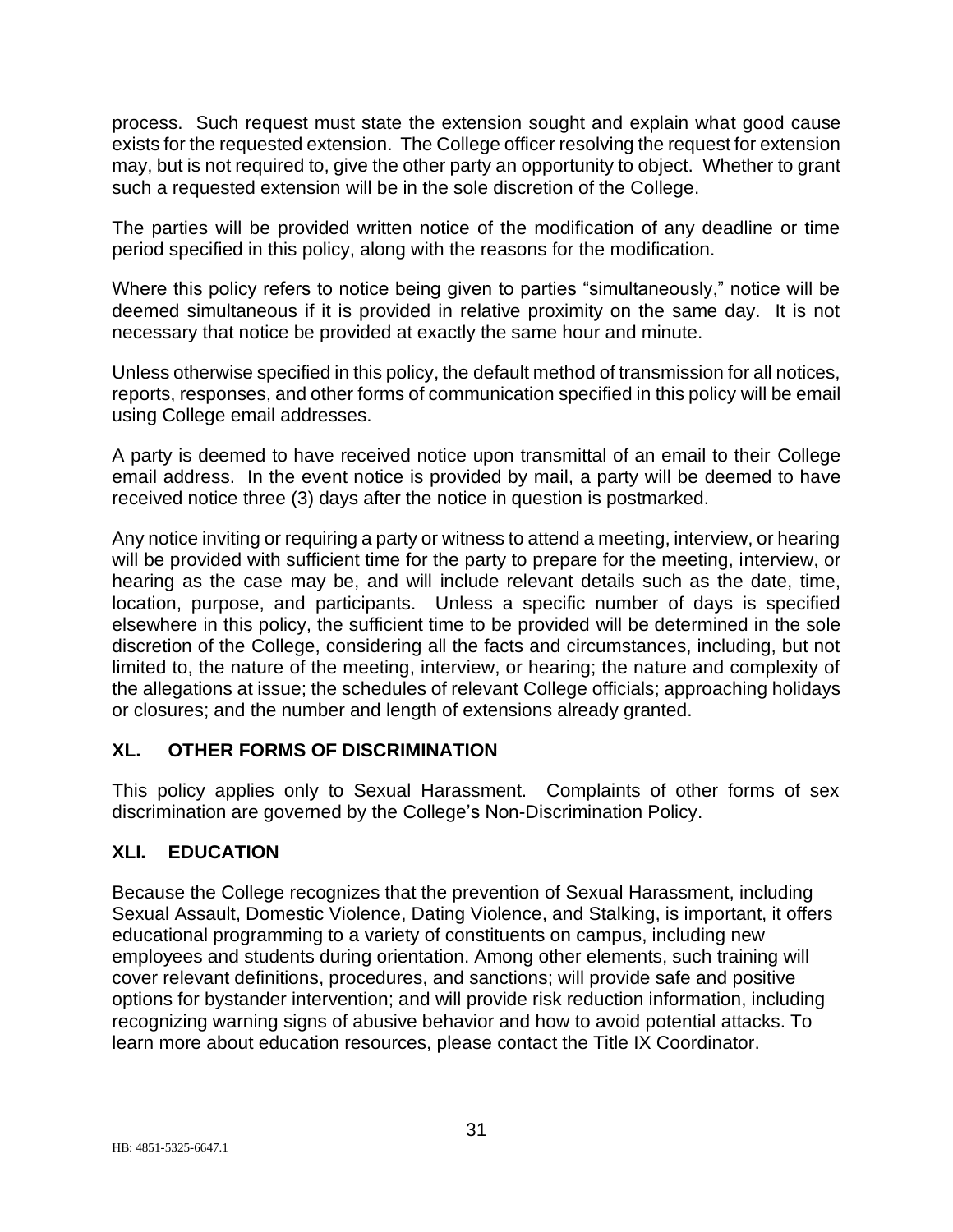#### **XLII. OUTSIDE APPOINTMENTS, DUAL APPOINTMENTS, AND DELEGATIONS**

The College retains discretion to retain and appoint suitably qualified persons who are not College employees to fulfill any function of the College under this policy, including, but not limited to, the investigator, hearing officer, administrative officer, informal resolution officer, and/or appeals officer.

The College also retains discretion to appoint two or more persons to jointly fulfill the role of investigator, hearing officer, administrative officer, informal resolution officer, and/or appeals officer.

The functions assigned to a given College official under this policy, including but not limited to the functions assigned to the Title IX Coordinator, investigator, hearing officer, administrative officer, informal resolution officer, and appeals officer, may, in the College's discretion, be delegated by such College official to any suitably qualified individual and such delegation may be recalled by the College at any time.

#### **XLIII. TRAINING**

The College will ensure that College officials acting under this policy, including but not limited to the Title IX Coordinator, investigators, hearing officers, administrative officers, informal resolution facilitators, College provided advisors, and appeals officers receive training in compliance with 34 C.F.R. § 106.45(b)(1)(iii) and any other applicable federal or state law.

#### **XLIV. RECORDKEEPING**

The College will retain those records specified in 34 C.F.R. § 106.45(b)(10) for a period of seven years after which point in time they may be destroyed, or continue to be retained, in the College's sole discretion. The records specified in 34 C.F.R. § 106.45(b)(10) will be made available for inspection, and/or published, to the extent required by 34 C.F.R. § 106.45(b)(10) and consistent with any other applicable federal or state law, including FERPA.

### **XLV. DEFINITIONS**

Words used in this policy will have those meanings defined herein and if not defined herein will be construed according to their plain and ordinary meaning.

### **XLVI. DISCRETION IN APPLICATION**

The College retains discretion to interpret and apply this policy in a manner that is not clearly unreasonable, even if the College's interpretation or application differs from the interpretation of the parties.

Despite the College's reasonable efforts to anticipate all eventualities in drafting this policy, it is possible unanticipated or extraordinary circumstances may not be specifically or reasonably addressed by the express policy language, in which case the College